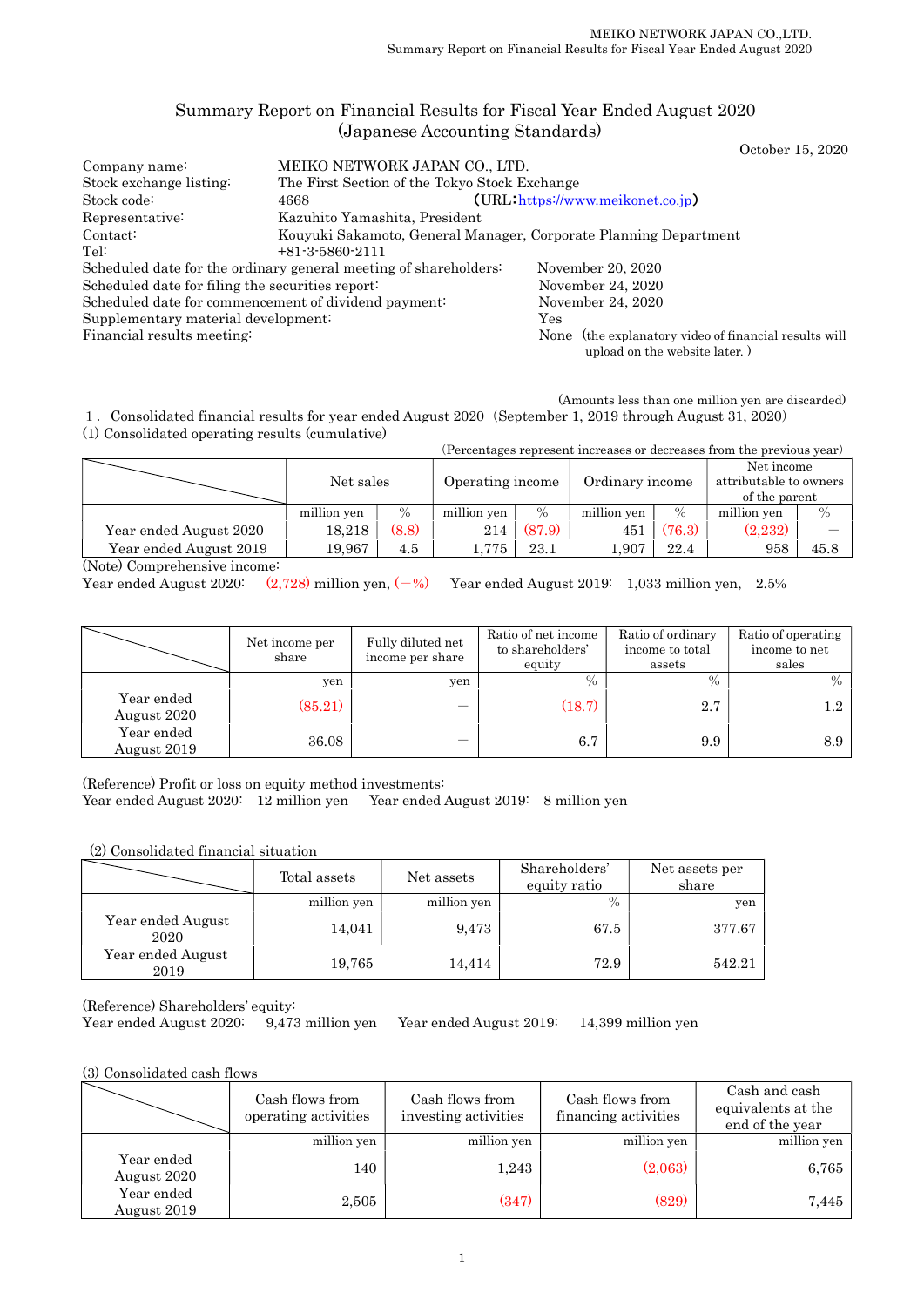# 2.Dividends

|                                          |                                |                                    | Dividends per share               |                       |        |                                      |                                | Ratio of                                     |
|------------------------------------------|--------------------------------|------------------------------------|-----------------------------------|-----------------------|--------|--------------------------------------|--------------------------------|----------------------------------------------|
|                                          | End of<br>the first<br>quarter | End of<br>the<br>second<br>quarter | End of<br>the<br>third<br>quarter | End of<br>the<br>term | annual | Total<br>dividends<br>(for the year) | Payout ratio<br>(consolidated) | dividends to<br>net assets<br>(consolidated) |
|                                          | yen                            | yen                                | yen                               | yen                   | yen    | million yen                          | $\%$                           | $\%$                                         |
| Year ended<br>August 2019                |                                | 15.00                              | —                                 | 15.00                 | 30.00  | 796                                  | 83.1                           | $5.6\,$                                      |
| Year ended<br>August 2020                |                                | 15.00                              | -                                 | 15.00                 | 30.00  | 774                                  |                                | 6.5                                          |
| Year ending<br>August 2021<br>(estimate) |                                | 5.00                               |                                   | 5.00                  | 10.00  |                                      | 92.9                           |                                              |

#### 3.Forecast of consolidated financial results for fiscal year ending August 2021 (September 1, 2020 through August 31, 2021) (Percentages represent increases or decreases from the previous year for the full-year figures.)

| <u>telentages represent increases or decreases from the previous year for the run year figures.</u> |             |         |                  |        |                 |        |                                                       |        |                         |
|-----------------------------------------------------------------------------------------------------|-------------|---------|------------------|--------|-----------------|--------|-------------------------------------------------------|--------|-------------------------|
|                                                                                                     | Net sales   |         | Operating income |        | Ordinary income |        | Net income<br>attributable to<br>owners of the parent |        | Net income<br>per share |
|                                                                                                     | million yen | $\%$    | million yen      | $\%$   | million yen     | $\%$   | million yen                                           | $\%$   | yen                     |
| Second<br>quarter<br>(cumulative)                                                                   | 9.300       | (10.8)  | 667              | (47.9) | 689             | (50.2) | 333                                                   | (57.9) | 13.28                   |
| Full-year                                                                                           | 18,300      | $0.4\,$ | 264              | 22.9   | 319             | (29.4) | 270                                                   |        | 10.76                   |

# (Notes)

(1) Changes of important subsidiaries during the period (Changes of specific subsidiaries in accordance with changes in the scope of consolidation): Yes Exclusion of subsidiaries from consolidation: Youdec Co., Ltd

(2) Changes in accounting policies and changes or restatement of accounting estimates

| (i) Changes in accounting policies caused by revision of accounting standards: | None |
|--------------------------------------------------------------------------------|------|
| $(i)$ Changes in accounting policies other than $(i)$ :                        | None |
| $(iii)$ Changes in accounting estimates:                                       | None |
| (iv) Restatement:                                                              | None |

## (3) Number of outstanding issues (common stock)

| (i) Number of outstanding shares at the end of the period (including treasury stock) |                                                                                     |  |  |  |  |  |
|--------------------------------------------------------------------------------------|-------------------------------------------------------------------------------------|--|--|--|--|--|
| Year ended August 2020:                                                              | 27,803,600 shares                                                                   |  |  |  |  |  |
| Year ended August 2019:                                                              | 27,803,600 shares                                                                   |  |  |  |  |  |
| (ii) Number of shares of treasury stock at the end of the period:                    |                                                                                     |  |  |  |  |  |
| Year ended August 2020:                                                              | 2,719,974 shares                                                                    |  |  |  |  |  |
| Year ended August 2019:                                                              | $1,246,574$ shares                                                                  |  |  |  |  |  |
|                                                                                      | (iii) Average number of shares during the period (accumulated consolidated quarter) |  |  |  |  |  |
| Year ended August 2020:                                                              | 26,198,740 shares                                                                   |  |  |  |  |  |
| Year ended August 2019:                                                              | 26,557,026 shares                                                                   |  |  |  |  |  |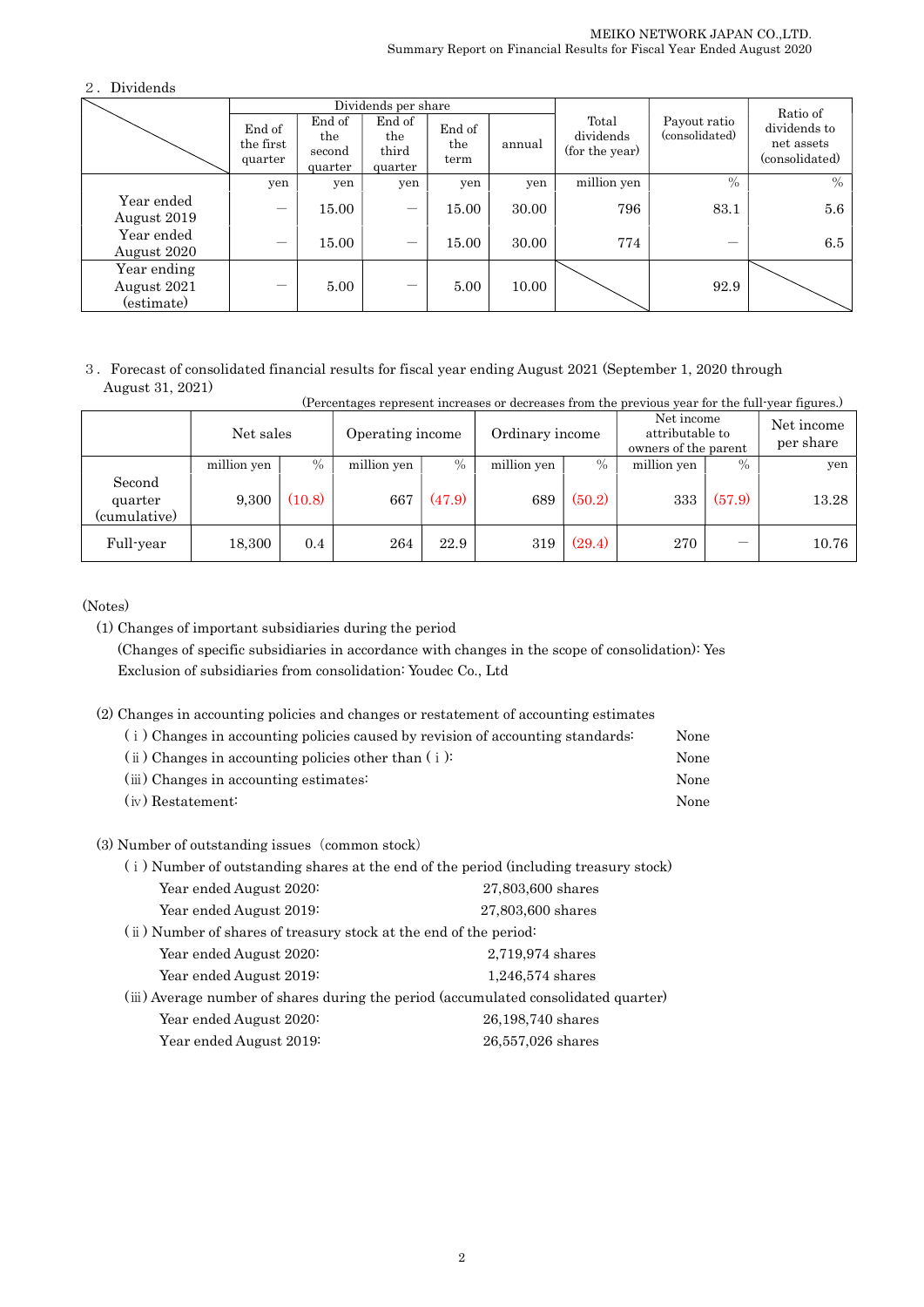(Reference) Overview of non-consolidated financial results

1.Non-consolidated financial results for fiscal year ended August 2020 (September 1, 2019 through August 31, 2020)

| (1) Non-consolidated operating results |             |       | (Percentages represent increases or decreases from the previous year) |        |                 |        |             |               |
|----------------------------------------|-------------|-------|-----------------------------------------------------------------------|--------|-----------------|--------|-------------|---------------|
|                                        | Net sales   |       | Operating income                                                      |        | Ordinary income |        | Net income  |               |
|                                        | million yen | $\%$  | million yen                                                           | $\%$   | million yen     | $\%$   | million yen | $\frac{0}{0}$ |
| Year ended<br>August 2020              | 11.796      | (8.5) | 241                                                                   | (84.5) | 438             | (71.3) | (1,673)     |               |
| Year ended<br>August 2019              | 12,893      | (0.8) | 1,556                                                                 | 42.9   | 1.525           | 25.5   | 891         | 32.4          |

|                           | Net income per | Fully diluted net |
|---------------------------|----------------|-------------------|
|                           | share          | income per share  |
|                           | yen            | yen               |
| Year ended<br>August 2020 | (63.88)        |                   |
| Year ended<br>August 2019 | 33.55          |                   |

## (2) Non-consolidated financial situation

|                           | Total assets | Net assets  | Shareholders' equity<br>ratio | Net assets<br>per share |
|---------------------------|--------------|-------------|-------------------------------|-------------------------|
|                           | million yen  | million yen | $\%$                          | yen                     |
| Year ended<br>August 2020 | 11,871       | 9,790       | 82.5                          | 390.30                  |
| Year ended<br>August 2019 | 16,450       | 14,007      | 85.2                          | 527.46                  |

(Reference) Shareholders' equity:

Year ended August 2020: 9,790 million yen Year ended August 2019: 14,007million yen

### ※ This financial summary falls outside the scope of quarterly review procedures.

## ※ Explanation of the appropriate use of the forecasts of financial results, and other noteworthy matters

Forward-looking statements in the document, such as earnings forecasts, are based on the information currently available and certain assumptions that the company thinks reasonable. Actual results may differ remarkably from the statements due to variety of different factors.

Due to the influence of spreading of infections diseases COVID 19, it takes time to finalize the financial figures, we delay the announcement of financial statement and decided to stop the financial result meeting for the analysist.

We will upload the explanatory video and materials of financial results on our website on Oct 23, 2020.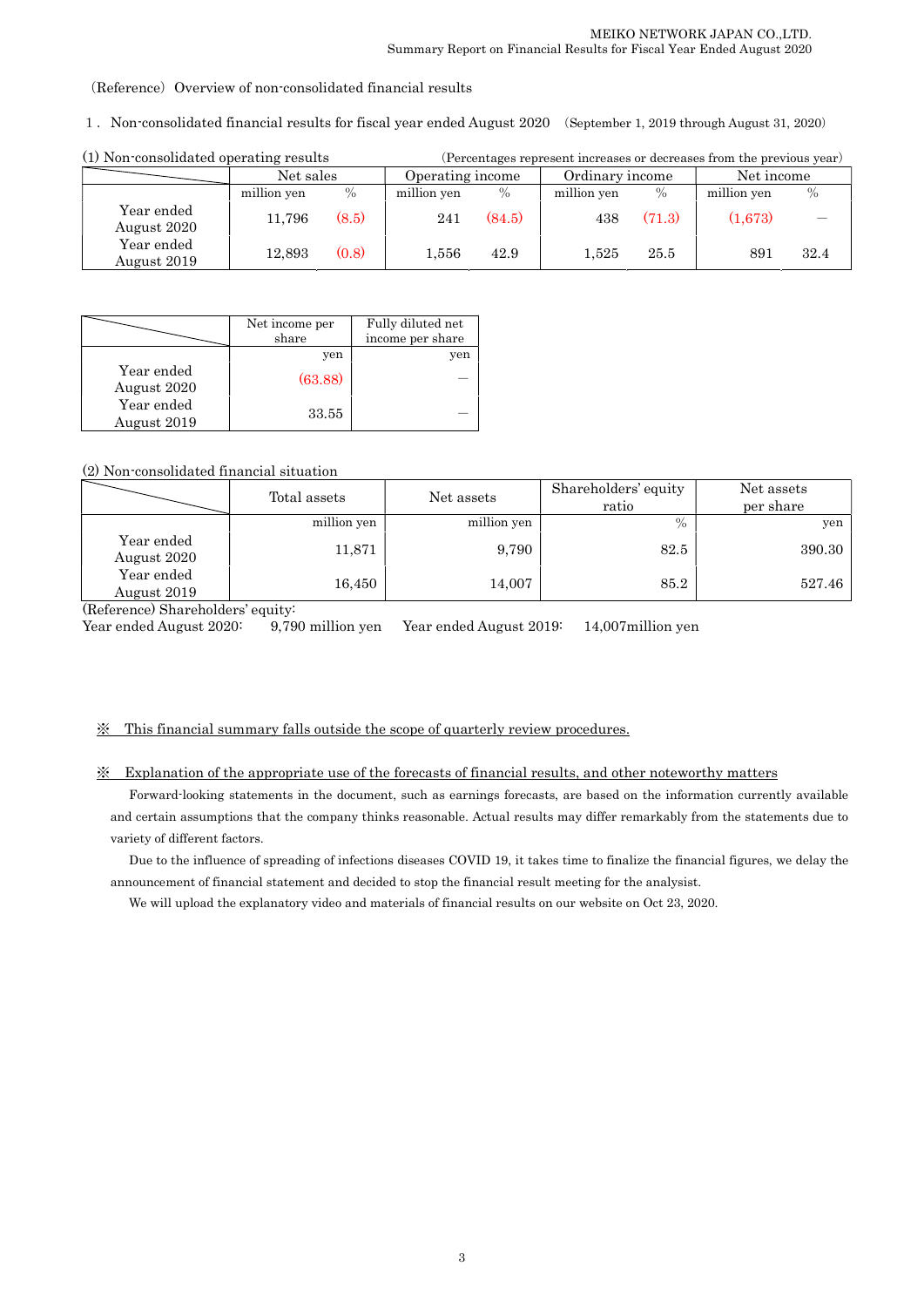| Term                                                                                |                      | 35th term                                    | 36th term            |                                              |  |  |
|-------------------------------------------------------------------------------------|----------------------|----------------------------------------------|----------------------|----------------------------------------------|--|--|
|                                                                                     |                      | From September 1, 2018<br>to August 31, 2019 |                      | From September 1, 2019<br>to August 31, 2020 |  |  |
| Fiscal Period                                                                       | Operating<br>results | Same period<br>the previous<br>year          | Operating<br>results | Same period<br>the previous<br>year          |  |  |
| Number of Meiko Gijuku directly operated schools                                    | 221                  | (12)                                         | 244                  | $+23$                                        |  |  |
| Number of Meiko Gijuku directly operated schools<br>(MAXIS)                         | 92                   | (1)                                          | 94                   | $+2$                                         |  |  |
| Number of Meiko Gijuku directly operated schools<br>(KLINE)                         | 41                   | (1)                                          | 41                   |                                              |  |  |
| Number of Meiko Gijuku directly operated schools<br>(KMG)                           | 43                   | $+43$                                        | 42                   | (1)                                          |  |  |
| Total number of Meiko Gijuku directly operated<br>schools                           | 397                  | $+29$                                        | 421                  | $+24$                                        |  |  |
| Number of Meiko Gijuku franchised schools $\frac{1}{2}$ 1                           | 1,540                | (121)                                        | 1,441                | (99)                                         |  |  |
| Total number of Meiko Gijuku schools                                                | 1,937                | (92)                                         | 1,862                | (75)                                         |  |  |
| Number of registered students<br>of Meiko Gijuku directly operated schools          | 15,572               | (370)                                        | 14,961               | (611)                                        |  |  |
| Number of registered students<br>of Meiko Gijuku directly operated schools (MAXIS)  | 6,821                | $+269$                                       | 6,613                | (208)                                        |  |  |
| Number of registered students<br>of Meiko Gijuku directly operated schools (KLINE)  | 2,734                | (31)                                         | 2,657                | (77)                                         |  |  |
| Number of registered students<br>of Meiko Gijuku directly operated schools (KMG)    | 2,303                | $+2,303$                                     | 2,086                | (217)                                        |  |  |
| Total number of registered students<br>of Meiko Gijuku directly operated schools    | 27,430               | $+2,171$                                     | 26,317               | (1,113)                                      |  |  |
| Number of registered students<br>of Meiko Gijuku franchised schools                 | 85,651               | (5, 464)                                     | 74,956               | (10,695)                                     |  |  |
| Total number of registered students<br>of Meiko Gijuku schools                      | 113,081              | (3,293)                                      | 101,273              | (11,808)                                     |  |  |
| Sales from Meiko Gijuku directly operated schools<br>(million yen)                  | 10,639               | $+1,108$                                     | 10,297               | (342)                                        |  |  |
| Sales from Meiko Gijuku franchised schools $\divideontimes 1$<br>(million yen)      | 5,035                | (206)                                        | 4,349                | (685)                                        |  |  |
| Sales from Japanese language schools<br>(million yen)                               | 1,361                | $+43$                                        | 1,156                | (205)                                        |  |  |
| Sales from others<br>(million yen)                                                  | 2,931                | (94)                                         | 2,414                | (516)                                        |  |  |
| <b>Total Sales</b><br>(million yen)                                                 | 19,967               | $+851$                                       | 18,218               | (1,749)                                      |  |  |
| Sales from Meiko Gijuku directly operated schools<br>(million yen)                  | 10,639               | $+1,108$                                     | 10,297               | (342)                                        |  |  |
| System-wide sales from Meiko Gijuku<br>franchised schools<br>$(\mbox{million yen})$ | 29,771               | (2,335)                                      | 26,386               | (3, 384)                                     |  |  |
| Total system-wide sales from Meiko Gijuku schools<br>$\divideontimes 2$             | 40,410               | (1,226)                                      | 36,684               | (3,726)                                      |  |  |

(Reference) Trend of numbers of Meiko Gijuku schools and registered students and system-wide sales

(million yen) ※ 1 Sales from Meiko Gijuku franchised schools represent royalty revenues and sales of products.

 2 Total system-wide sales from Meiko Gijuku schools represent the sum of total sales of Meiko Gijuku directly operated schools, including tuition, materials and examination fees, and the total sales of Meiko Gijuku franchised schools, including tuition. Materials and examination fees of franchised schools are excluded.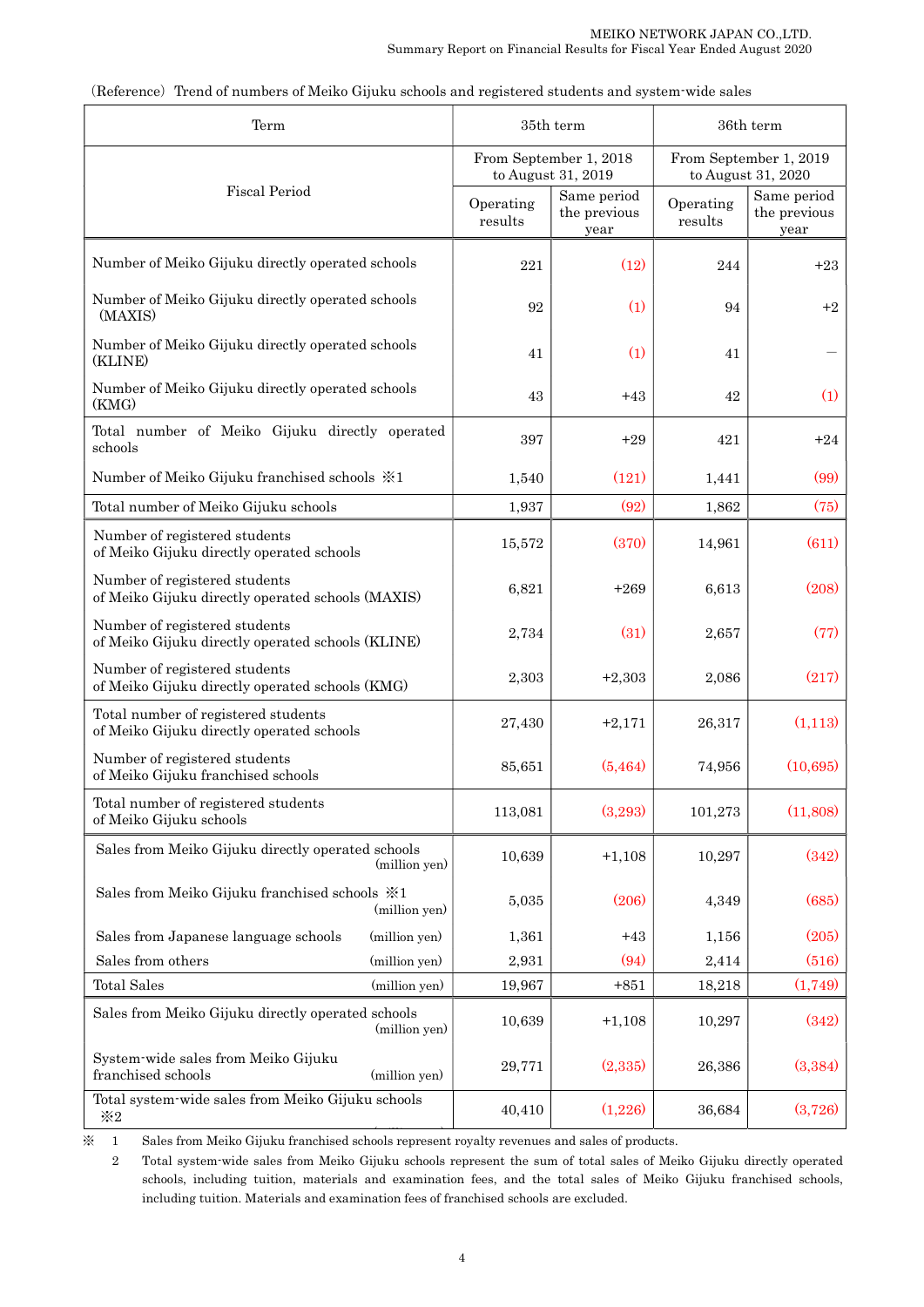# Consolidated financial statements

(1) Consolidated balance sheets

|                                     |                            | (Million yen)              |
|-------------------------------------|----------------------------|----------------------------|
|                                     | Year ended August 31, 2019 | Year ended August 31, 2020 |
| Assets                              |                            |                            |
| Current assets                      |                            |                            |
| Cash and deposits                   | 7,495                      | 7,015                      |
| Accounts receivable - trade         | 1,294                      | 845                        |
| Securities                          | 200                        | 300                        |
| Merchandise                         | 391                        | 137                        |
| Work in process                     | 14                         | 11                         |
| Supplies                            | 12                         | 7                          |
| Advance payments - trade            | 21                         | 14                         |
| Prepaid expenses                    | 280                        | 279                        |
| Other                               | 124                        | 282                        |
| Allowance for doubtful accounts     | (100)                      | (46)                       |
| Total current assets                | 9.734                      | 8.848                      |
| Non-current assets                  |                            |                            |
| Property, plant and equipment       |                            |                            |
| Buildings and structures            | 1,537                      | 1,508                      |
| Accumulated depreciation            | (821)                      | (789)                      |
| Buildings and structures, net       | 715                        | 719                        |
| Tools, furniture and fixtures       | 372                        | 350                        |
| Accumulated depreciation            | (313)                      | (321)                      |
| Tools, furniture and fixtures, net  | 59                         | 28                         |
| Land                                | 446                        | 385                        |
| Leased assets                       |                            | $\overline{10}$            |
| Accumulated depreciation            |                            | $\triangle$ <sup>0</sup>   |
| Leased assets, net                  |                            | 9                          |
| Total property, plant and equipment | 1.220                      | 1.142                      |
| Intangible assets                   |                            |                            |
| Goodwill                            | 3.046                      | 277                        |
| Software                            | 133                        | 255                        |
| Software in progress                | 125                        | 8                          |
| Telephone subscription right        | 5                          | 4                          |
| Total intangible assets             | 3,311                      | 545                        |
| Investments and other assets        |                            |                            |
| Investment securities               | 4,075                      | 2,120                      |
| Long-term prepaid expenses          | 68                         | 41                         |
| Deferred tax assets                 | 138                        | 198                        |
| Leasehold and guarantee deposits    | 978                        | 1,006                      |
| Long-term time deposits             | 200                        | 100                        |
| Other                               | 36                         | 37                         |
| Total investments and other assets  | 5,497                      | 3,504                      |
| Total non-current assets            | 10,030                     | 5,192                      |
| Total assets                        | 19,765                     | 14,041                     |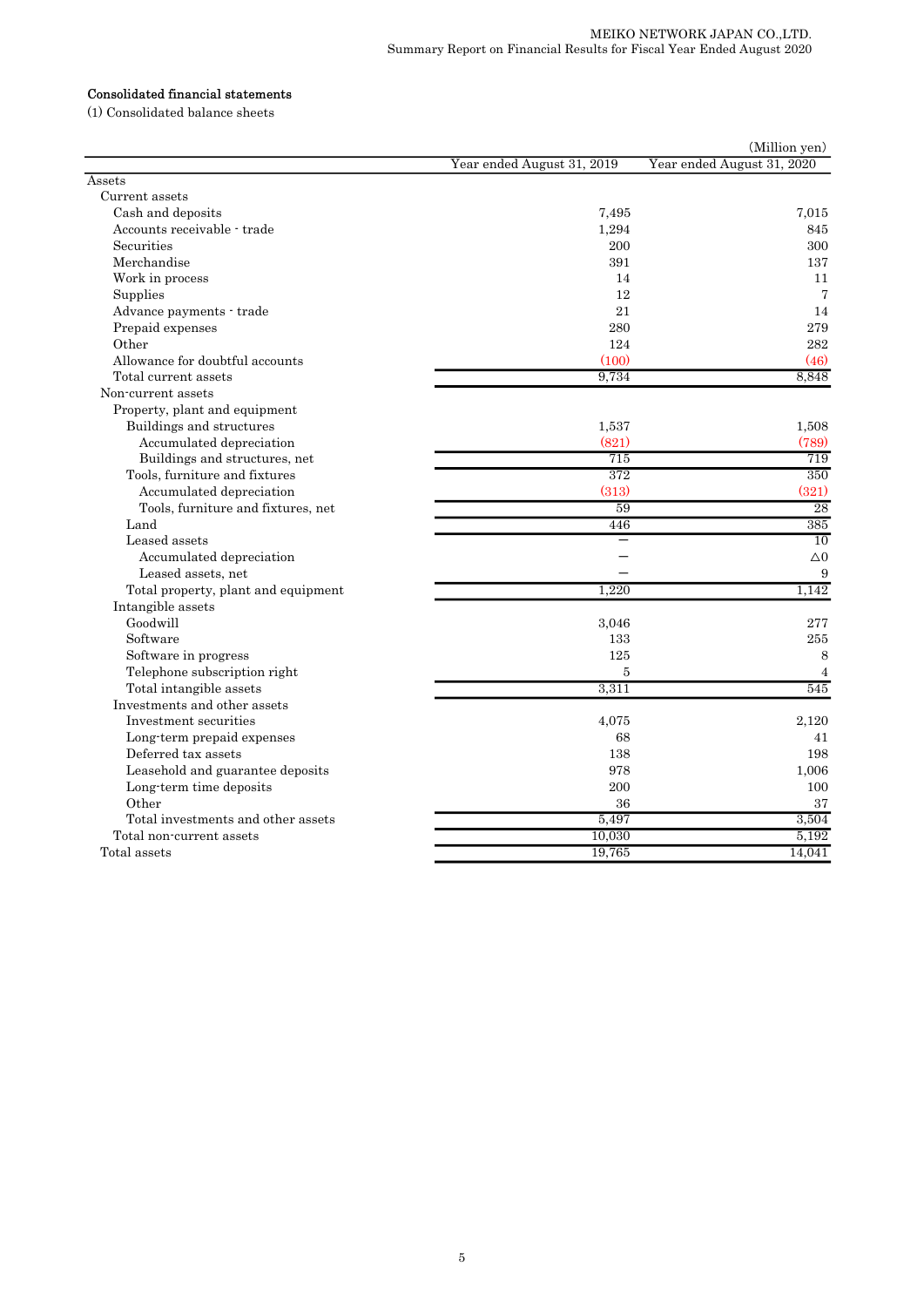| Liabilities                                           |                 |              |
|-------------------------------------------------------|-----------------|--------------|
| Current liabilities                                   |                 |              |
| Accounts payable - trade                              | 199             | 119          |
| Short-term borrowings                                 | 132             |              |
| Accounts payable - other                              | 146             | 134          |
| Accrued expenses                                      | 1,209           | 1,055        |
| Income taxes payable                                  | 618             | 287          |
| Accrued consumption taxes                             | 179             | 198          |
| Advances received                                     | 1,480           | 1,537        |
| Lease obligations                                     |                 | 1            |
| Deposits received                                     | 124             | 45           |
| Provision for bonuses                                 | 352             | 423          |
| Provision for sales returns                           | 28              |              |
| Other                                                 | 35              | 43           |
| Total current liabilities                             | 4.506           | 3,847        |
| Non-current liabilities                               |                 |              |
| Long-term borrowings                                  | 64              |              |
| Retirement benefit liability                          | 94              | 104          |
| Long-term accounts payable-other to employees         | 111             | 108          |
| Long-term accounts payable-other to officers          | 117             | 117          |
| Deferred tax liabilities                              | 136             | 32           |
| Lease obligations                                     |                 | 9            |
| Asset retirement obligations                          | 300             | 346          |
| Long-term guarantee deposits                          | 17              | $\mathbf{1}$ |
| Total non-current liabilities                         | 843             | 720          |
| Total liabilities                                     | 5,350           | 4.568        |
| Net assets                                            |                 |              |
| Shareholders' equity                                  |                 |              |
| Share capital                                         | 972             | 972          |
| Capital surplus                                       | 909             | 909          |
| Retained earnings                                     | 13,317          | 10,140       |
| Treasury shares                                       | (1,643)         | (2,903)      |
| Total shareholders' equity                            | 13,556          | 9,119        |
| Accumulated other comprehensive income                |                 |              |
| Valuation difference on available-for-sale securities | 830             | 342          |
| Foreign currency translation adjustment               | 12              | 11           |
| Total accumulated other comprehensive income          | 843             | 354          |
| Non-controlling interests                             | $\overline{15}$ |              |
| Total net assets                                      | 14,414          | 9,473        |
| Total liabilities and net assets                      | 19,765          | 14,041       |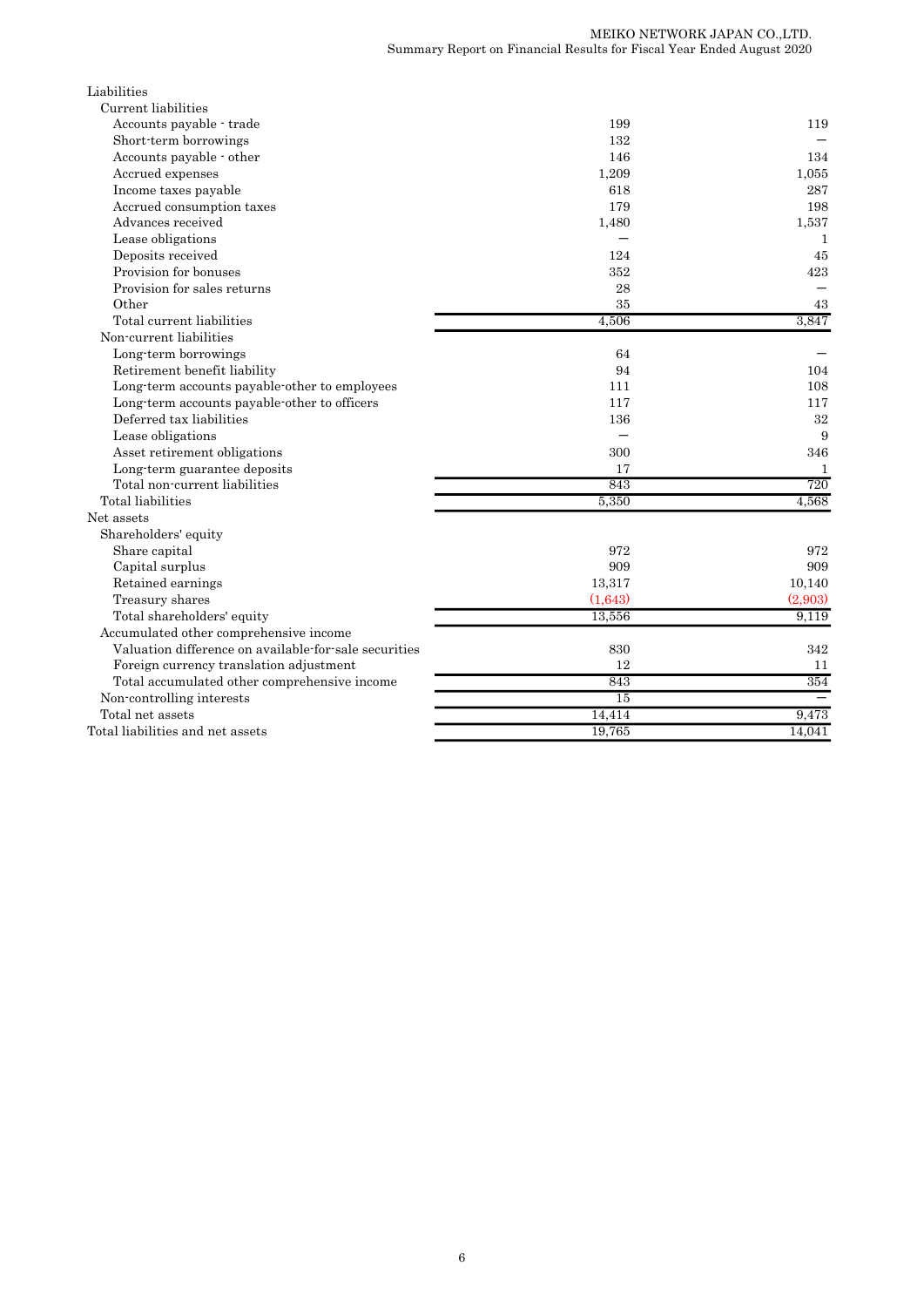### (2-1)Consolidated statements of income

|                                                               |                       | (Million yen)         |
|---------------------------------------------------------------|-----------------------|-----------------------|
|                                                               | From September 1,2018 | From September 1,2019 |
|                                                               | to August $31,2019$   | to August $31,2020$   |
| Net sales                                                     | 19,967                | 18,218                |
| Cost of sales                                                 | 13,744                | 13,816                |
| Gross profit                                                  | 6,222                 | 4,401                 |
| Selling, general and administrative expenses                  |                       |                       |
| Advertising expenses                                          | 509                   | 405                   |
| Promotion expenses                                            | 1,138                 | 1,108                 |
| Provision of allowance for doubtful accounts                  | 61                    | 19                    |
| Remuneration for directors (and other officers)               | 335                   | 297                   |
| Salaries and allowances                                       | 396                   | 415                   |
| <b>Bonuses</b>                                                | 43                    | 37                    |
| Provision for bonuses                                         | 42                    | 57                    |
| Retirement benefit expenses                                   | 10                    | 10                    |
| Commission expenses                                           | 265                   | 270                   |
| Depreciation                                                  | 36                    | 30                    |
| Rent expenses                                                 | 327                   | 344                   |
| Amortization of goodwill                                      | 459                   | 472                   |
| Other                                                         | 818                   | 718                   |
| Total selling, general and administrative expenses            | 4,447                 | 4,187                 |
| Operating profit                                              | 1,775                 | 214                   |
| Non-operating income                                          |                       |                       |
| Interest income                                               | 18                    | 16                    |
| Dividend income                                               | 38                    | 45                    |
| Share of profit of entities accounted for using equity method | 8                     | 12                    |
| Rental income                                                 | 20                    | 20                    |
| Reversal of allowance for doubtful accounts                   | 20                    | 74                    |
| Subsidy income                                                |                       | 55                    |
| Other                                                         | 33                    | 24                    |
| Total non-operating income                                    | 140                   | 249                   |
| Non-operating expenses                                        |                       |                       |
| Interest expenses                                             | 1                     | 1                     |
| Commission for purchase of treasury shares                    |                       | 3                     |
| Rental expenses                                               | 6                     | 6                     |
| Other                                                         | 0                     | $\mathbf{1}$          |
| Total non-operating expenses                                  | 7                     | 12                    |
| Ordinary profit                                               | 1,907                 | 451                   |
| Extraordinary income                                          |                       |                       |
| Gain on sales of investment securities                        |                       | 994                   |
| Total extraordinary income                                    |                       | 994                   |
| Extraordinary losses                                          |                       |                       |
| Loss on retirement of property, plant and equipment           | 6                     | 8                     |
| Loss on valuation of investment securities                    |                       | 468                   |
| Loss on sales of shares of subsidiaries and associates        |                       | 53                    |
| Impairment loss                                               | 42                    | 2,453                 |
| Total extraordinary losses                                    | 48                    | 2,983                 |
| Profit (loss) before income taxes                             | 1,859                 | (1,537)               |
| Income taxes - current                                        | 901                   | 659                   |
| Income taxes - deferred                                       | 14                    | 41                    |
| Total income taxes                                            | 915                   | 701                   |
| Profit (loss)                                                 | 943                   | (2,238)               |
| Loss attributable to non-controlling interests                | (14)                  | $\left(6\right)$      |
| Profit (loss) attributable to owners of parent                | 958                   | (2,232)               |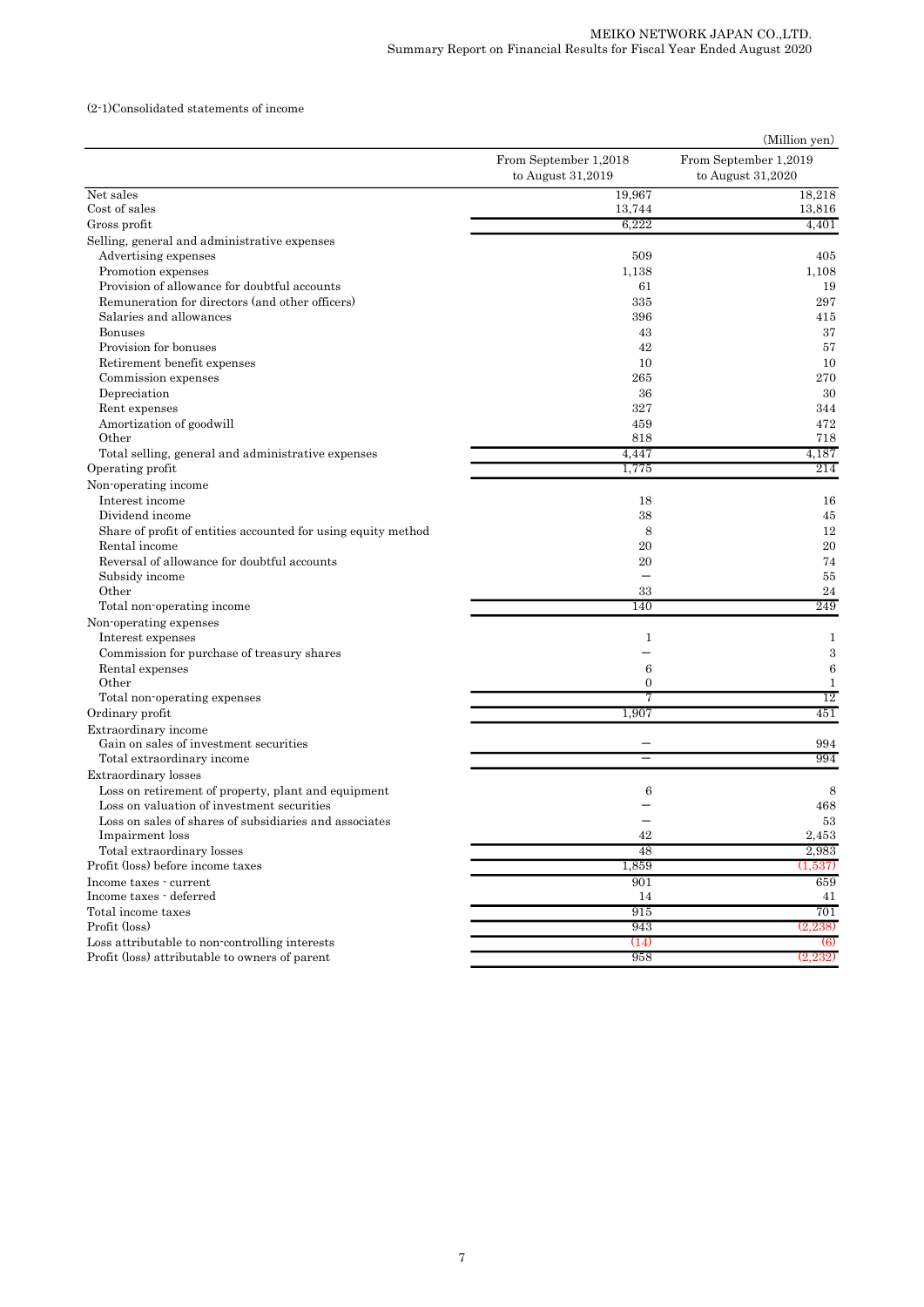(2-2) Consolidated statements of comprehensive income

|                                                                                   |                                              | (Million yen)                                |
|-----------------------------------------------------------------------------------|----------------------------------------------|----------------------------------------------|
|                                                                                   | From September 1,2018<br>to August $31,2019$ | From September 1,2019<br>to August $31,2020$ |
| Profit (loss)                                                                     | 943                                          | (2.238)                                      |
| Other comprehensive income                                                        |                                              |                                              |
| Valuation difference on available for sale securities                             | 92                                           | (488)                                        |
| Share of other comprehensive income of entities accounted for using equity method | (1)                                          | (1)                                          |
| Total other comprehensive income                                                  | 90                                           | (489)                                        |
| Comprehensive income                                                              | 1.033                                        | (2.728)                                      |
| Comprehensive income attributable to                                              |                                              |                                              |
| Comprehensive income attributable to owners of parent                             | 1.048                                        | (2,721)                                      |
| Comprehensive income attributable to non-controlling interests                    | (14)                                         | (7)                                          |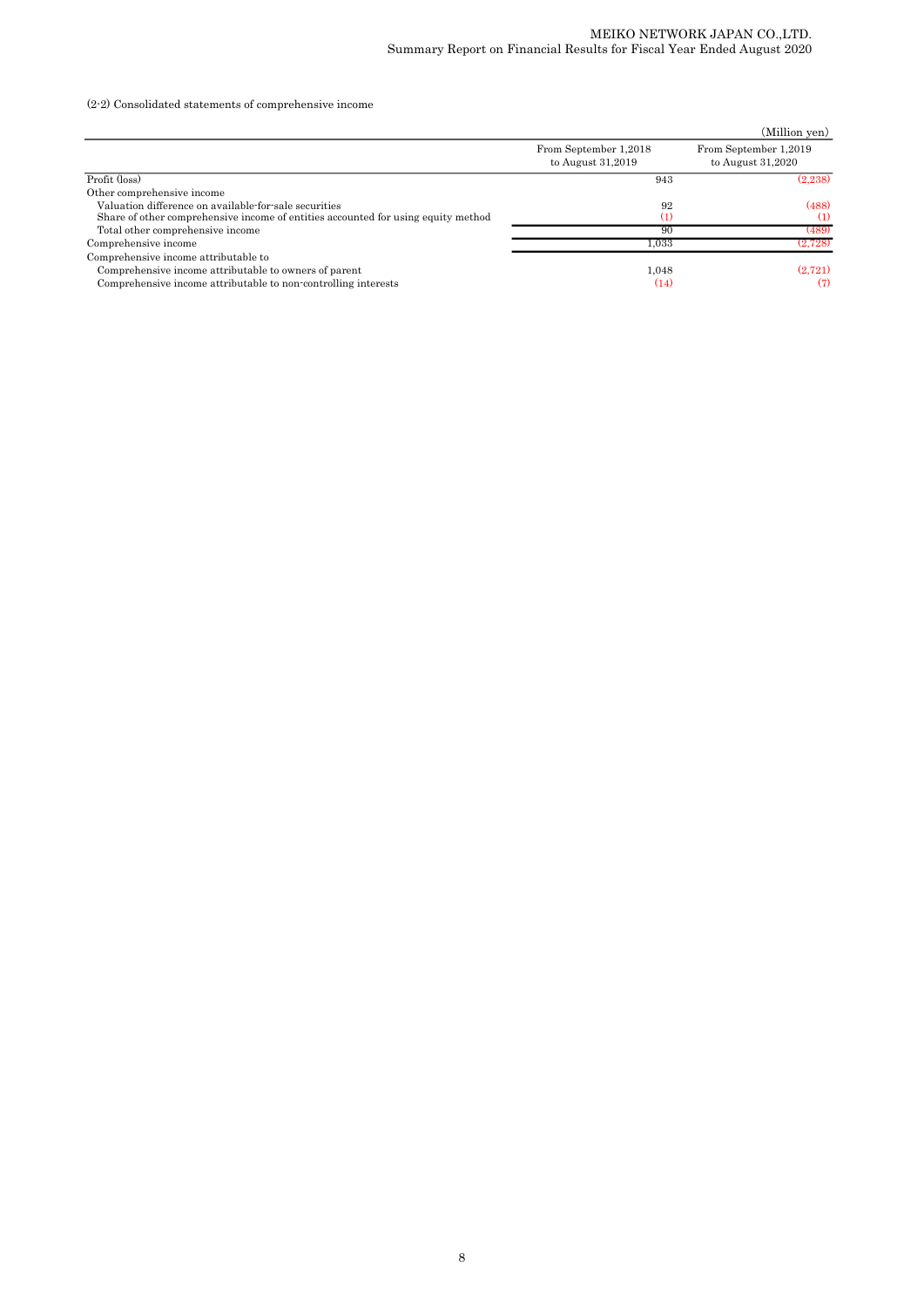(3) Statement of change in shareholder's equity.

| From September 1,2018 to August 31,2019                 |                   |                    |                      |                    |                                  |                                                                |                                               |                                                          |                              | (Million yen)    |  |
|---------------------------------------------------------|-------------------|--------------------|----------------------|--------------------|----------------------------------|----------------------------------------------------------------|-----------------------------------------------|----------------------------------------------------------|------------------------------|------------------|--|
|                                                         |                   |                    | Shareholder's equity |                    |                                  |                                                                | Accumulated other comprehensive income        |                                                          |                              |                  |  |
|                                                         | Share capital     | Capital<br>surplus | Retained<br>earnings | Treasury<br>shares | Total<br>shareholders'<br>equity | Valuation<br>difference on<br>available-for-sale<br>securities | Foreign currency<br>translation<br>adjustment | Total<br>accumulated<br>other<br>comprehensive<br>income | Non-controlling<br>interests | Total net assets |  |
| Balance at beginning of period                          | 972               | 909                | 13,315               | (1,643)            | 13,554                           | 738                                                            | 14                                            | 752                                                      | 30                           | 14,336           |  |
| Changes during period                                   |                   |                    |                      |                    |                                  |                                                                |                                               |                                                          |                              |                  |  |
| Dividends of surplus                                    |                   |                    | (956)                |                    | (956)                            |                                                                |                                               |                                                          |                              | (956)            |  |
| Loss attributable to owners<br>of parent                |                   |                    | 958                  |                    | 958                              |                                                                |                                               |                                                          |                              | 958              |  |
| Purchase of treasury shares                             |                   |                    |                      | $\omega$           | $\omega$                         |                                                                |                                               |                                                          |                              | (0)              |  |
| Change in scope of<br>consolidation                     |                   |                    |                      |                    | $\sim$                           |                                                                |                                               |                                                          |                              |                  |  |
| Net changes in items other<br>than shareholders' equity |                   |                    |                      |                    |                                  | 92                                                             | (1)                                           | 90                                                       | (14)                         | 75               |  |
| Total changes during period                             | $\qquad \qquad -$ |                    | $\overline{2}$       | $\omega$           | $\overline{2}$                   | 92                                                             | $\left( 1\right)$                             | 90                                                       | (14)                         | 77               |  |
| Balance at end of period                                | 972               | 909                | 13,317               | (1,643)            | 13,556                           | 830                                                            | 12                                            | 843                                                      | 15                           | 14,414           |  |

| From September 1,2019 to August 31,2020                 |                                                                           |                    |                      |                    |                                  |                                                                |                                               |                                                          |                              | (Million yen)    |  |
|---------------------------------------------------------|---------------------------------------------------------------------------|--------------------|----------------------|--------------------|----------------------------------|----------------------------------------------------------------|-----------------------------------------------|----------------------------------------------------------|------------------------------|------------------|--|
|                                                         |                                                                           |                    | Shareholder's equity |                    |                                  |                                                                | Accumulated other comprehensive income        |                                                          |                              |                  |  |
|                                                         | Share capital                                                             | Capital<br>surplus | Retained<br>earnings | Treasury<br>shares | Total<br>shareholders'<br>equity | Valuation<br>difference on<br>available-for-sale<br>securities | Foreign currency<br>translation<br>adjustment | Total<br>accumulated<br>other<br>comprehensive<br>income | Non-controlling<br>interests | Total net assets |  |
| Balance at beginning of period                          | 972                                                                       | 909                | 13,317               | (1,643)            | 13,556                           | 830                                                            | 12                                            | 843                                                      | 15                           | 14,414           |  |
| Changes during period                                   |                                                                           |                    |                      |                    |                                  |                                                                |                                               |                                                          |                              |                  |  |
| Dividends of surplus                                    |                                                                           |                    | (796)                |                    | (796)                            |                                                                |                                               |                                                          |                              | (796)            |  |
| Loss attributable to owners<br>of parent                |                                                                           |                    | (2,232)              |                    | (2,232)                          |                                                                |                                               |                                                          |                              | (2,232)          |  |
| Purchase of treasury shares                             |                                                                           |                    |                      | (1.259)            | (1.259)                          |                                                                |                                               |                                                          |                              | (1,259)          |  |
| Change in scope of<br>consolidation                     |                                                                           |                    | (148)                |                    | (148)                            |                                                                |                                               |                                                          |                              | (148)            |  |
| Net changes in items other<br>than shareholders' equity |                                                                           |                    |                      |                    |                                  | (488)                                                          | (1)                                           | (489)                                                    | (15)                         | (504)            |  |
| Total changes during period                             | $\hspace{1.0cm} \rule{1.5cm}{0.15cm} \hspace{1.0cm} \rule{1.5cm}{0.15cm}$ |                    | (3,177)              | (1,259)            | (4, 436)                         | (488)                                                          | (1)                                           | (489)                                                    | (15)                         | (4, 941)         |  |
| Balance at end of period                                | 972                                                                       | 909                | 10.140               | (2.903)            | 9.119                            | 342                                                            | 11                                            | 354                                                      |                              | 9,473            |  |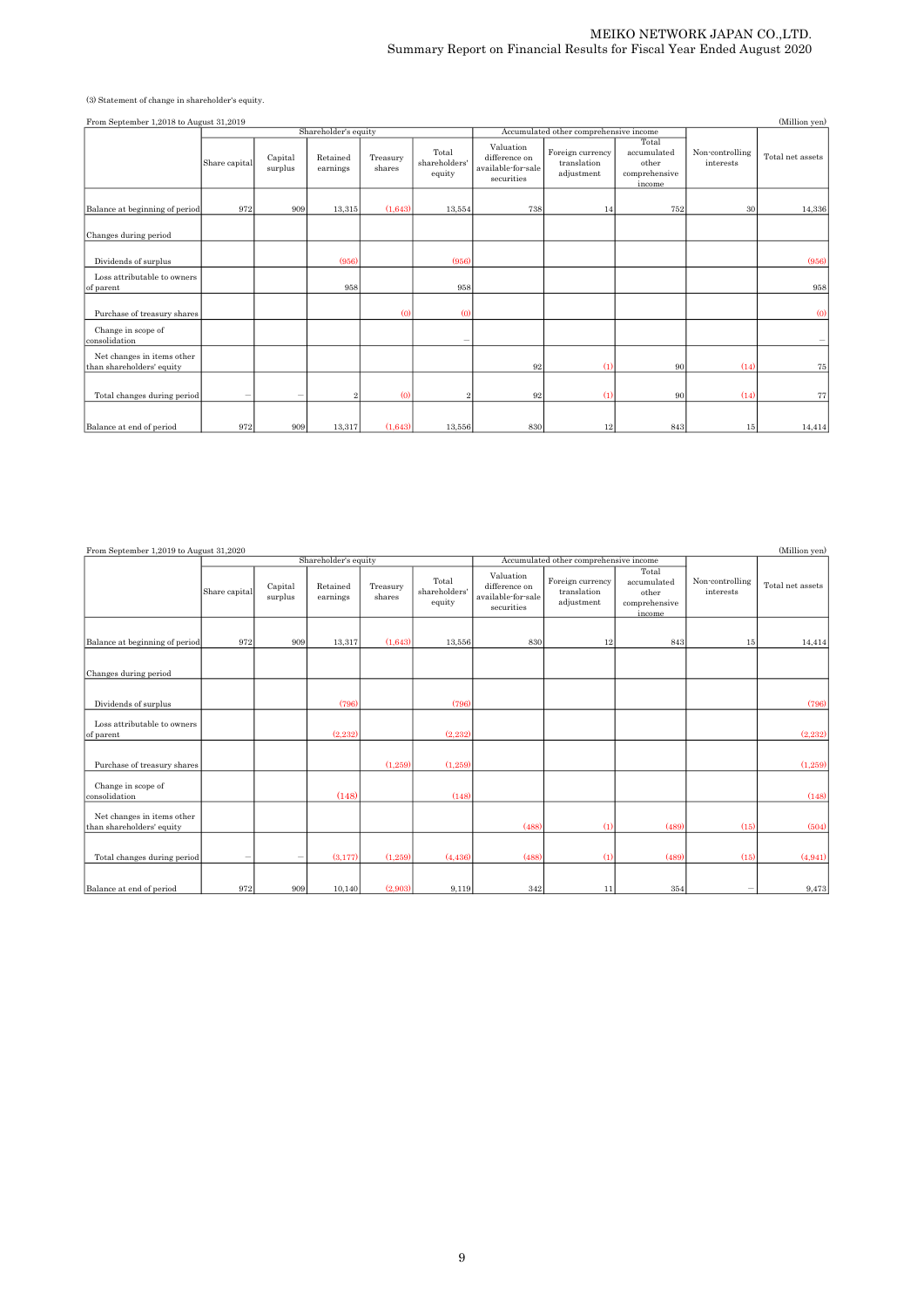(4) Consolidated statements of cash flows

| From September 1,2018<br>From September 1,2019<br>to August 31,2019<br>to August 31,2020<br>Cash flows from operating activities<br>Profit (loss) before income taxes<br>1,859<br>(1,537)<br>189<br>195<br>Depreciation<br>Impairment loss<br>42<br>2,453<br>Amortization of intangible assets<br>19<br>64<br>472<br>Amortization of goodwill<br>459<br>Increase (decrease) in allowance for doubtful accounts<br>33<br>(74)<br>(5)<br>75<br>Increase (decrease) in provision for bonuses<br>Increase (decrease) in provision for sales returns<br>(1)<br>Increase (decrease) in retirement benefit liability<br>$\overline{7}$<br>10<br>Loss (gain) on valuation of investment securities<br>468<br>(994)<br>Loss (gain) on sales of investment securities<br>Loss (gain) on sales of shares of subsidiaries and associates<br>53<br>(62)<br>Interest and dividend income<br>(57)<br>Subsidy income<br>(55)<br>$\overline{\phantom{a}}$<br>Interest expenses<br>$\mathbf{1}$<br>$\mathbf{1}$<br>(8)<br>(12)<br>Share of loss (profit) of entities accounted for using equity method<br>(20)<br>Rental income<br>(20)<br>6<br>Rent expenses<br>6<br>8<br>Loss on retirement of non-current assets<br>6<br>Decrease (increase) in trade receivables<br>(2)<br>241<br>(25)<br>Decrease (increase) in inventories<br>$\left(8\right)$<br>(37)<br>Increase (decrease) in trade payables<br>14<br>26<br>Increase (decrease) in accrued consumption taxes<br>100<br>(76)<br>Increase (decrease) in accrued expenses<br>136<br>(99)<br>Decrease (increase) in other assets<br>76<br>(37)<br>Increase (decrease) in other liabilities<br>25<br>Subtotal<br>2,857<br>1,060<br>Interest and dividends received<br>60<br>64<br>$\left( 1\right)$<br>(1)<br>Interest paid<br>(410)<br>(1,038)<br>Income taxes paid<br>Proceeds from subsidy income<br>55<br>$\overline{\phantom{a}}$<br>140<br>Net cash provided by (used in) operating activities<br>2,505<br>Cash flows from investing activities<br>(100)<br>(100)<br>Purchase of securities<br>Proceeds from redemption of securities<br>100<br>$\overline{\phantom{a}}$<br>Purchase of property, plant and equipment<br>(113)<br>(151)<br>Proceeds from sales of property, plant and equipment<br>$\overline{2}$<br>(166)<br>Purchase of intangible assets<br>(181)<br>Purchase of investment securities<br>(312)<br>(191)<br>Proceeds from sales of investment securities<br>1,674<br>200<br>Proceeds from redemption of investment securities<br>200<br>Purchase of shares of subsidiaries resulting in change in scope of consolidation<br>(227)<br>(66)<br>Payments for sales of shares of subsidiaries resulting in change in scope of consolidation<br>(1)<br>Loan advances<br>(1)<br>$\overline{0}$<br>Collection of loans receivable<br>80<br>(32)<br>(69)<br>Payments of guarantee deposits<br>Proceeds from refund of guarantee deposits<br>63<br>14<br>(100)<br>Decrease (increase) in time deposits<br>341<br>Other, net<br>16<br>17<br>1,243<br>Net cash provided by (used in) investing activities<br>(347)<br>Cash flows from financing activities<br>Proceeds from borrowings<br>240<br>Repayments of borrowings<br>(112)<br>$\left(6\right)$<br>$\left( 0 \right)$<br>Purchase of treasury shares<br>(1,259)<br>Dividends paid<br>(956)<br>(797)<br>Repayments of lease obligations<br>$\omega$<br>Net cash provided by (used in) financing activities<br>(829)<br>(2,063)<br>Net increase (decrease) in cash and cash equivalents<br>1,328<br>(679)<br>Cash and cash equivalents at beginning of period<br>6,116<br>7,445<br>Cash and cash equivalents at end of period<br>7,445<br>6,765 |  | (Million yen) |
|------------------------------------------------------------------------------------------------------------------------------------------------------------------------------------------------------------------------------------------------------------------------------------------------------------------------------------------------------------------------------------------------------------------------------------------------------------------------------------------------------------------------------------------------------------------------------------------------------------------------------------------------------------------------------------------------------------------------------------------------------------------------------------------------------------------------------------------------------------------------------------------------------------------------------------------------------------------------------------------------------------------------------------------------------------------------------------------------------------------------------------------------------------------------------------------------------------------------------------------------------------------------------------------------------------------------------------------------------------------------------------------------------------------------------------------------------------------------------------------------------------------------------------------------------------------------------------------------------------------------------------------------------------------------------------------------------------------------------------------------------------------------------------------------------------------------------------------------------------------------------------------------------------------------------------------------------------------------------------------------------------------------------------------------------------------------------------------------------------------------------------------------------------------------------------------------------------------------------------------------------------------------------------------------------------------------------------------------------------------------------------------------------------------------------------------------------------------------------------------------------------------------------------------------------------------------------------------------------------------------------------------------------------------------------------------------------------------------------------------------------------------------------------------------------------------------------------------------------------------------------------------------------------------------------------------------------------------------------------------------------------------------------------------------------------------------------------------------------------------------------------------------------------------------------------------------------------------------------------------------------------------------------------------------------------------------------------------------------------------------------------------------------------------------------------------------------------------------------------------------------------------------------------------------------------------------------------------------------------------------------------------------------|--|---------------|
|                                                                                                                                                                                                                                                                                                                                                                                                                                                                                                                                                                                                                                                                                                                                                                                                                                                                                                                                                                                                                                                                                                                                                                                                                                                                                                                                                                                                                                                                                                                                                                                                                                                                                                                                                                                                                                                                                                                                                                                                                                                                                                                                                                                                                                                                                                                                                                                                                                                                                                                                                                                                                                                                                                                                                                                                                                                                                                                                                                                                                                                                                                                                                                                                                                                                                                                                                                                                                                                                                                                                                                                                                                                      |  |               |
|                                                                                                                                                                                                                                                                                                                                                                                                                                                                                                                                                                                                                                                                                                                                                                                                                                                                                                                                                                                                                                                                                                                                                                                                                                                                                                                                                                                                                                                                                                                                                                                                                                                                                                                                                                                                                                                                                                                                                                                                                                                                                                                                                                                                                                                                                                                                                                                                                                                                                                                                                                                                                                                                                                                                                                                                                                                                                                                                                                                                                                                                                                                                                                                                                                                                                                                                                                                                                                                                                                                                                                                                                                                      |  |               |
|                                                                                                                                                                                                                                                                                                                                                                                                                                                                                                                                                                                                                                                                                                                                                                                                                                                                                                                                                                                                                                                                                                                                                                                                                                                                                                                                                                                                                                                                                                                                                                                                                                                                                                                                                                                                                                                                                                                                                                                                                                                                                                                                                                                                                                                                                                                                                                                                                                                                                                                                                                                                                                                                                                                                                                                                                                                                                                                                                                                                                                                                                                                                                                                                                                                                                                                                                                                                                                                                                                                                                                                                                                                      |  |               |
|                                                                                                                                                                                                                                                                                                                                                                                                                                                                                                                                                                                                                                                                                                                                                                                                                                                                                                                                                                                                                                                                                                                                                                                                                                                                                                                                                                                                                                                                                                                                                                                                                                                                                                                                                                                                                                                                                                                                                                                                                                                                                                                                                                                                                                                                                                                                                                                                                                                                                                                                                                                                                                                                                                                                                                                                                                                                                                                                                                                                                                                                                                                                                                                                                                                                                                                                                                                                                                                                                                                                                                                                                                                      |  |               |
|                                                                                                                                                                                                                                                                                                                                                                                                                                                                                                                                                                                                                                                                                                                                                                                                                                                                                                                                                                                                                                                                                                                                                                                                                                                                                                                                                                                                                                                                                                                                                                                                                                                                                                                                                                                                                                                                                                                                                                                                                                                                                                                                                                                                                                                                                                                                                                                                                                                                                                                                                                                                                                                                                                                                                                                                                                                                                                                                                                                                                                                                                                                                                                                                                                                                                                                                                                                                                                                                                                                                                                                                                                                      |  |               |
|                                                                                                                                                                                                                                                                                                                                                                                                                                                                                                                                                                                                                                                                                                                                                                                                                                                                                                                                                                                                                                                                                                                                                                                                                                                                                                                                                                                                                                                                                                                                                                                                                                                                                                                                                                                                                                                                                                                                                                                                                                                                                                                                                                                                                                                                                                                                                                                                                                                                                                                                                                                                                                                                                                                                                                                                                                                                                                                                                                                                                                                                                                                                                                                                                                                                                                                                                                                                                                                                                                                                                                                                                                                      |  |               |
|                                                                                                                                                                                                                                                                                                                                                                                                                                                                                                                                                                                                                                                                                                                                                                                                                                                                                                                                                                                                                                                                                                                                                                                                                                                                                                                                                                                                                                                                                                                                                                                                                                                                                                                                                                                                                                                                                                                                                                                                                                                                                                                                                                                                                                                                                                                                                                                                                                                                                                                                                                                                                                                                                                                                                                                                                                                                                                                                                                                                                                                                                                                                                                                                                                                                                                                                                                                                                                                                                                                                                                                                                                                      |  |               |
|                                                                                                                                                                                                                                                                                                                                                                                                                                                                                                                                                                                                                                                                                                                                                                                                                                                                                                                                                                                                                                                                                                                                                                                                                                                                                                                                                                                                                                                                                                                                                                                                                                                                                                                                                                                                                                                                                                                                                                                                                                                                                                                                                                                                                                                                                                                                                                                                                                                                                                                                                                                                                                                                                                                                                                                                                                                                                                                                                                                                                                                                                                                                                                                                                                                                                                                                                                                                                                                                                                                                                                                                                                                      |  |               |
|                                                                                                                                                                                                                                                                                                                                                                                                                                                                                                                                                                                                                                                                                                                                                                                                                                                                                                                                                                                                                                                                                                                                                                                                                                                                                                                                                                                                                                                                                                                                                                                                                                                                                                                                                                                                                                                                                                                                                                                                                                                                                                                                                                                                                                                                                                                                                                                                                                                                                                                                                                                                                                                                                                                                                                                                                                                                                                                                                                                                                                                                                                                                                                                                                                                                                                                                                                                                                                                                                                                                                                                                                                                      |  |               |
|                                                                                                                                                                                                                                                                                                                                                                                                                                                                                                                                                                                                                                                                                                                                                                                                                                                                                                                                                                                                                                                                                                                                                                                                                                                                                                                                                                                                                                                                                                                                                                                                                                                                                                                                                                                                                                                                                                                                                                                                                                                                                                                                                                                                                                                                                                                                                                                                                                                                                                                                                                                                                                                                                                                                                                                                                                                                                                                                                                                                                                                                                                                                                                                                                                                                                                                                                                                                                                                                                                                                                                                                                                                      |  |               |
|                                                                                                                                                                                                                                                                                                                                                                                                                                                                                                                                                                                                                                                                                                                                                                                                                                                                                                                                                                                                                                                                                                                                                                                                                                                                                                                                                                                                                                                                                                                                                                                                                                                                                                                                                                                                                                                                                                                                                                                                                                                                                                                                                                                                                                                                                                                                                                                                                                                                                                                                                                                                                                                                                                                                                                                                                                                                                                                                                                                                                                                                                                                                                                                                                                                                                                                                                                                                                                                                                                                                                                                                                                                      |  |               |
|                                                                                                                                                                                                                                                                                                                                                                                                                                                                                                                                                                                                                                                                                                                                                                                                                                                                                                                                                                                                                                                                                                                                                                                                                                                                                                                                                                                                                                                                                                                                                                                                                                                                                                                                                                                                                                                                                                                                                                                                                                                                                                                                                                                                                                                                                                                                                                                                                                                                                                                                                                                                                                                                                                                                                                                                                                                                                                                                                                                                                                                                                                                                                                                                                                                                                                                                                                                                                                                                                                                                                                                                                                                      |  |               |
|                                                                                                                                                                                                                                                                                                                                                                                                                                                                                                                                                                                                                                                                                                                                                                                                                                                                                                                                                                                                                                                                                                                                                                                                                                                                                                                                                                                                                                                                                                                                                                                                                                                                                                                                                                                                                                                                                                                                                                                                                                                                                                                                                                                                                                                                                                                                                                                                                                                                                                                                                                                                                                                                                                                                                                                                                                                                                                                                                                                                                                                                                                                                                                                                                                                                                                                                                                                                                                                                                                                                                                                                                                                      |  |               |
|                                                                                                                                                                                                                                                                                                                                                                                                                                                                                                                                                                                                                                                                                                                                                                                                                                                                                                                                                                                                                                                                                                                                                                                                                                                                                                                                                                                                                                                                                                                                                                                                                                                                                                                                                                                                                                                                                                                                                                                                                                                                                                                                                                                                                                                                                                                                                                                                                                                                                                                                                                                                                                                                                                                                                                                                                                                                                                                                                                                                                                                                                                                                                                                                                                                                                                                                                                                                                                                                                                                                                                                                                                                      |  |               |
|                                                                                                                                                                                                                                                                                                                                                                                                                                                                                                                                                                                                                                                                                                                                                                                                                                                                                                                                                                                                                                                                                                                                                                                                                                                                                                                                                                                                                                                                                                                                                                                                                                                                                                                                                                                                                                                                                                                                                                                                                                                                                                                                                                                                                                                                                                                                                                                                                                                                                                                                                                                                                                                                                                                                                                                                                                                                                                                                                                                                                                                                                                                                                                                                                                                                                                                                                                                                                                                                                                                                                                                                                                                      |  |               |
|                                                                                                                                                                                                                                                                                                                                                                                                                                                                                                                                                                                                                                                                                                                                                                                                                                                                                                                                                                                                                                                                                                                                                                                                                                                                                                                                                                                                                                                                                                                                                                                                                                                                                                                                                                                                                                                                                                                                                                                                                                                                                                                                                                                                                                                                                                                                                                                                                                                                                                                                                                                                                                                                                                                                                                                                                                                                                                                                                                                                                                                                                                                                                                                                                                                                                                                                                                                                                                                                                                                                                                                                                                                      |  |               |
|                                                                                                                                                                                                                                                                                                                                                                                                                                                                                                                                                                                                                                                                                                                                                                                                                                                                                                                                                                                                                                                                                                                                                                                                                                                                                                                                                                                                                                                                                                                                                                                                                                                                                                                                                                                                                                                                                                                                                                                                                                                                                                                                                                                                                                                                                                                                                                                                                                                                                                                                                                                                                                                                                                                                                                                                                                                                                                                                                                                                                                                                                                                                                                                                                                                                                                                                                                                                                                                                                                                                                                                                                                                      |  |               |
|                                                                                                                                                                                                                                                                                                                                                                                                                                                                                                                                                                                                                                                                                                                                                                                                                                                                                                                                                                                                                                                                                                                                                                                                                                                                                                                                                                                                                                                                                                                                                                                                                                                                                                                                                                                                                                                                                                                                                                                                                                                                                                                                                                                                                                                                                                                                                                                                                                                                                                                                                                                                                                                                                                                                                                                                                                                                                                                                                                                                                                                                                                                                                                                                                                                                                                                                                                                                                                                                                                                                                                                                                                                      |  |               |
|                                                                                                                                                                                                                                                                                                                                                                                                                                                                                                                                                                                                                                                                                                                                                                                                                                                                                                                                                                                                                                                                                                                                                                                                                                                                                                                                                                                                                                                                                                                                                                                                                                                                                                                                                                                                                                                                                                                                                                                                                                                                                                                                                                                                                                                                                                                                                                                                                                                                                                                                                                                                                                                                                                                                                                                                                                                                                                                                                                                                                                                                                                                                                                                                                                                                                                                                                                                                                                                                                                                                                                                                                                                      |  |               |
|                                                                                                                                                                                                                                                                                                                                                                                                                                                                                                                                                                                                                                                                                                                                                                                                                                                                                                                                                                                                                                                                                                                                                                                                                                                                                                                                                                                                                                                                                                                                                                                                                                                                                                                                                                                                                                                                                                                                                                                                                                                                                                                                                                                                                                                                                                                                                                                                                                                                                                                                                                                                                                                                                                                                                                                                                                                                                                                                                                                                                                                                                                                                                                                                                                                                                                                                                                                                                                                                                                                                                                                                                                                      |  |               |
|                                                                                                                                                                                                                                                                                                                                                                                                                                                                                                                                                                                                                                                                                                                                                                                                                                                                                                                                                                                                                                                                                                                                                                                                                                                                                                                                                                                                                                                                                                                                                                                                                                                                                                                                                                                                                                                                                                                                                                                                                                                                                                                                                                                                                                                                                                                                                                                                                                                                                                                                                                                                                                                                                                                                                                                                                                                                                                                                                                                                                                                                                                                                                                                                                                                                                                                                                                                                                                                                                                                                                                                                                                                      |  |               |
|                                                                                                                                                                                                                                                                                                                                                                                                                                                                                                                                                                                                                                                                                                                                                                                                                                                                                                                                                                                                                                                                                                                                                                                                                                                                                                                                                                                                                                                                                                                                                                                                                                                                                                                                                                                                                                                                                                                                                                                                                                                                                                                                                                                                                                                                                                                                                                                                                                                                                                                                                                                                                                                                                                                                                                                                                                                                                                                                                                                                                                                                                                                                                                                                                                                                                                                                                                                                                                                                                                                                                                                                                                                      |  |               |
|                                                                                                                                                                                                                                                                                                                                                                                                                                                                                                                                                                                                                                                                                                                                                                                                                                                                                                                                                                                                                                                                                                                                                                                                                                                                                                                                                                                                                                                                                                                                                                                                                                                                                                                                                                                                                                                                                                                                                                                                                                                                                                                                                                                                                                                                                                                                                                                                                                                                                                                                                                                                                                                                                                                                                                                                                                                                                                                                                                                                                                                                                                                                                                                                                                                                                                                                                                                                                                                                                                                                                                                                                                                      |  |               |
|                                                                                                                                                                                                                                                                                                                                                                                                                                                                                                                                                                                                                                                                                                                                                                                                                                                                                                                                                                                                                                                                                                                                                                                                                                                                                                                                                                                                                                                                                                                                                                                                                                                                                                                                                                                                                                                                                                                                                                                                                                                                                                                                                                                                                                                                                                                                                                                                                                                                                                                                                                                                                                                                                                                                                                                                                                                                                                                                                                                                                                                                                                                                                                                                                                                                                                                                                                                                                                                                                                                                                                                                                                                      |  |               |
|                                                                                                                                                                                                                                                                                                                                                                                                                                                                                                                                                                                                                                                                                                                                                                                                                                                                                                                                                                                                                                                                                                                                                                                                                                                                                                                                                                                                                                                                                                                                                                                                                                                                                                                                                                                                                                                                                                                                                                                                                                                                                                                                                                                                                                                                                                                                                                                                                                                                                                                                                                                                                                                                                                                                                                                                                                                                                                                                                                                                                                                                                                                                                                                                                                                                                                                                                                                                                                                                                                                                                                                                                                                      |  |               |
|                                                                                                                                                                                                                                                                                                                                                                                                                                                                                                                                                                                                                                                                                                                                                                                                                                                                                                                                                                                                                                                                                                                                                                                                                                                                                                                                                                                                                                                                                                                                                                                                                                                                                                                                                                                                                                                                                                                                                                                                                                                                                                                                                                                                                                                                                                                                                                                                                                                                                                                                                                                                                                                                                                                                                                                                                                                                                                                                                                                                                                                                                                                                                                                                                                                                                                                                                                                                                                                                                                                                                                                                                                                      |  |               |
|                                                                                                                                                                                                                                                                                                                                                                                                                                                                                                                                                                                                                                                                                                                                                                                                                                                                                                                                                                                                                                                                                                                                                                                                                                                                                                                                                                                                                                                                                                                                                                                                                                                                                                                                                                                                                                                                                                                                                                                                                                                                                                                                                                                                                                                                                                                                                                                                                                                                                                                                                                                                                                                                                                                                                                                                                                                                                                                                                                                                                                                                                                                                                                                                                                                                                                                                                                                                                                                                                                                                                                                                                                                      |  |               |
|                                                                                                                                                                                                                                                                                                                                                                                                                                                                                                                                                                                                                                                                                                                                                                                                                                                                                                                                                                                                                                                                                                                                                                                                                                                                                                                                                                                                                                                                                                                                                                                                                                                                                                                                                                                                                                                                                                                                                                                                                                                                                                                                                                                                                                                                                                                                                                                                                                                                                                                                                                                                                                                                                                                                                                                                                                                                                                                                                                                                                                                                                                                                                                                                                                                                                                                                                                                                                                                                                                                                                                                                                                                      |  |               |
|                                                                                                                                                                                                                                                                                                                                                                                                                                                                                                                                                                                                                                                                                                                                                                                                                                                                                                                                                                                                                                                                                                                                                                                                                                                                                                                                                                                                                                                                                                                                                                                                                                                                                                                                                                                                                                                                                                                                                                                                                                                                                                                                                                                                                                                                                                                                                                                                                                                                                                                                                                                                                                                                                                                                                                                                                                                                                                                                                                                                                                                                                                                                                                                                                                                                                                                                                                                                                                                                                                                                                                                                                                                      |  |               |
|                                                                                                                                                                                                                                                                                                                                                                                                                                                                                                                                                                                                                                                                                                                                                                                                                                                                                                                                                                                                                                                                                                                                                                                                                                                                                                                                                                                                                                                                                                                                                                                                                                                                                                                                                                                                                                                                                                                                                                                                                                                                                                                                                                                                                                                                                                                                                                                                                                                                                                                                                                                                                                                                                                                                                                                                                                                                                                                                                                                                                                                                                                                                                                                                                                                                                                                                                                                                                                                                                                                                                                                                                                                      |  |               |
|                                                                                                                                                                                                                                                                                                                                                                                                                                                                                                                                                                                                                                                                                                                                                                                                                                                                                                                                                                                                                                                                                                                                                                                                                                                                                                                                                                                                                                                                                                                                                                                                                                                                                                                                                                                                                                                                                                                                                                                                                                                                                                                                                                                                                                                                                                                                                                                                                                                                                                                                                                                                                                                                                                                                                                                                                                                                                                                                                                                                                                                                                                                                                                                                                                                                                                                                                                                                                                                                                                                                                                                                                                                      |  |               |
|                                                                                                                                                                                                                                                                                                                                                                                                                                                                                                                                                                                                                                                                                                                                                                                                                                                                                                                                                                                                                                                                                                                                                                                                                                                                                                                                                                                                                                                                                                                                                                                                                                                                                                                                                                                                                                                                                                                                                                                                                                                                                                                                                                                                                                                                                                                                                                                                                                                                                                                                                                                                                                                                                                                                                                                                                                                                                                                                                                                                                                                                                                                                                                                                                                                                                                                                                                                                                                                                                                                                                                                                                                                      |  |               |
|                                                                                                                                                                                                                                                                                                                                                                                                                                                                                                                                                                                                                                                                                                                                                                                                                                                                                                                                                                                                                                                                                                                                                                                                                                                                                                                                                                                                                                                                                                                                                                                                                                                                                                                                                                                                                                                                                                                                                                                                                                                                                                                                                                                                                                                                                                                                                                                                                                                                                                                                                                                                                                                                                                                                                                                                                                                                                                                                                                                                                                                                                                                                                                                                                                                                                                                                                                                                                                                                                                                                                                                                                                                      |  |               |
|                                                                                                                                                                                                                                                                                                                                                                                                                                                                                                                                                                                                                                                                                                                                                                                                                                                                                                                                                                                                                                                                                                                                                                                                                                                                                                                                                                                                                                                                                                                                                                                                                                                                                                                                                                                                                                                                                                                                                                                                                                                                                                                                                                                                                                                                                                                                                                                                                                                                                                                                                                                                                                                                                                                                                                                                                                                                                                                                                                                                                                                                                                                                                                                                                                                                                                                                                                                                                                                                                                                                                                                                                                                      |  |               |
|                                                                                                                                                                                                                                                                                                                                                                                                                                                                                                                                                                                                                                                                                                                                                                                                                                                                                                                                                                                                                                                                                                                                                                                                                                                                                                                                                                                                                                                                                                                                                                                                                                                                                                                                                                                                                                                                                                                                                                                                                                                                                                                                                                                                                                                                                                                                                                                                                                                                                                                                                                                                                                                                                                                                                                                                                                                                                                                                                                                                                                                                                                                                                                                                                                                                                                                                                                                                                                                                                                                                                                                                                                                      |  |               |
|                                                                                                                                                                                                                                                                                                                                                                                                                                                                                                                                                                                                                                                                                                                                                                                                                                                                                                                                                                                                                                                                                                                                                                                                                                                                                                                                                                                                                                                                                                                                                                                                                                                                                                                                                                                                                                                                                                                                                                                                                                                                                                                                                                                                                                                                                                                                                                                                                                                                                                                                                                                                                                                                                                                                                                                                                                                                                                                                                                                                                                                                                                                                                                                                                                                                                                                                                                                                                                                                                                                                                                                                                                                      |  |               |
|                                                                                                                                                                                                                                                                                                                                                                                                                                                                                                                                                                                                                                                                                                                                                                                                                                                                                                                                                                                                                                                                                                                                                                                                                                                                                                                                                                                                                                                                                                                                                                                                                                                                                                                                                                                                                                                                                                                                                                                                                                                                                                                                                                                                                                                                                                                                                                                                                                                                                                                                                                                                                                                                                                                                                                                                                                                                                                                                                                                                                                                                                                                                                                                                                                                                                                                                                                                                                                                                                                                                                                                                                                                      |  |               |
|                                                                                                                                                                                                                                                                                                                                                                                                                                                                                                                                                                                                                                                                                                                                                                                                                                                                                                                                                                                                                                                                                                                                                                                                                                                                                                                                                                                                                                                                                                                                                                                                                                                                                                                                                                                                                                                                                                                                                                                                                                                                                                                                                                                                                                                                                                                                                                                                                                                                                                                                                                                                                                                                                                                                                                                                                                                                                                                                                                                                                                                                                                                                                                                                                                                                                                                                                                                                                                                                                                                                                                                                                                                      |  |               |
|                                                                                                                                                                                                                                                                                                                                                                                                                                                                                                                                                                                                                                                                                                                                                                                                                                                                                                                                                                                                                                                                                                                                                                                                                                                                                                                                                                                                                                                                                                                                                                                                                                                                                                                                                                                                                                                                                                                                                                                                                                                                                                                                                                                                                                                                                                                                                                                                                                                                                                                                                                                                                                                                                                                                                                                                                                                                                                                                                                                                                                                                                                                                                                                                                                                                                                                                                                                                                                                                                                                                                                                                                                                      |  |               |
|                                                                                                                                                                                                                                                                                                                                                                                                                                                                                                                                                                                                                                                                                                                                                                                                                                                                                                                                                                                                                                                                                                                                                                                                                                                                                                                                                                                                                                                                                                                                                                                                                                                                                                                                                                                                                                                                                                                                                                                                                                                                                                                                                                                                                                                                                                                                                                                                                                                                                                                                                                                                                                                                                                                                                                                                                                                                                                                                                                                                                                                                                                                                                                                                                                                                                                                                                                                                                                                                                                                                                                                                                                                      |  |               |
|                                                                                                                                                                                                                                                                                                                                                                                                                                                                                                                                                                                                                                                                                                                                                                                                                                                                                                                                                                                                                                                                                                                                                                                                                                                                                                                                                                                                                                                                                                                                                                                                                                                                                                                                                                                                                                                                                                                                                                                                                                                                                                                                                                                                                                                                                                                                                                                                                                                                                                                                                                                                                                                                                                                                                                                                                                                                                                                                                                                                                                                                                                                                                                                                                                                                                                                                                                                                                                                                                                                                                                                                                                                      |  |               |
|                                                                                                                                                                                                                                                                                                                                                                                                                                                                                                                                                                                                                                                                                                                                                                                                                                                                                                                                                                                                                                                                                                                                                                                                                                                                                                                                                                                                                                                                                                                                                                                                                                                                                                                                                                                                                                                                                                                                                                                                                                                                                                                                                                                                                                                                                                                                                                                                                                                                                                                                                                                                                                                                                                                                                                                                                                                                                                                                                                                                                                                                                                                                                                                                                                                                                                                                                                                                                                                                                                                                                                                                                                                      |  |               |
|                                                                                                                                                                                                                                                                                                                                                                                                                                                                                                                                                                                                                                                                                                                                                                                                                                                                                                                                                                                                                                                                                                                                                                                                                                                                                                                                                                                                                                                                                                                                                                                                                                                                                                                                                                                                                                                                                                                                                                                                                                                                                                                                                                                                                                                                                                                                                                                                                                                                                                                                                                                                                                                                                                                                                                                                                                                                                                                                                                                                                                                                                                                                                                                                                                                                                                                                                                                                                                                                                                                                                                                                                                                      |  |               |
|                                                                                                                                                                                                                                                                                                                                                                                                                                                                                                                                                                                                                                                                                                                                                                                                                                                                                                                                                                                                                                                                                                                                                                                                                                                                                                                                                                                                                                                                                                                                                                                                                                                                                                                                                                                                                                                                                                                                                                                                                                                                                                                                                                                                                                                                                                                                                                                                                                                                                                                                                                                                                                                                                                                                                                                                                                                                                                                                                                                                                                                                                                                                                                                                                                                                                                                                                                                                                                                                                                                                                                                                                                                      |  |               |
|                                                                                                                                                                                                                                                                                                                                                                                                                                                                                                                                                                                                                                                                                                                                                                                                                                                                                                                                                                                                                                                                                                                                                                                                                                                                                                                                                                                                                                                                                                                                                                                                                                                                                                                                                                                                                                                                                                                                                                                                                                                                                                                                                                                                                                                                                                                                                                                                                                                                                                                                                                                                                                                                                                                                                                                                                                                                                                                                                                                                                                                                                                                                                                                                                                                                                                                                                                                                                                                                                                                                                                                                                                                      |  |               |
|                                                                                                                                                                                                                                                                                                                                                                                                                                                                                                                                                                                                                                                                                                                                                                                                                                                                                                                                                                                                                                                                                                                                                                                                                                                                                                                                                                                                                                                                                                                                                                                                                                                                                                                                                                                                                                                                                                                                                                                                                                                                                                                                                                                                                                                                                                                                                                                                                                                                                                                                                                                                                                                                                                                                                                                                                                                                                                                                                                                                                                                                                                                                                                                                                                                                                                                                                                                                                                                                                                                                                                                                                                                      |  |               |
|                                                                                                                                                                                                                                                                                                                                                                                                                                                                                                                                                                                                                                                                                                                                                                                                                                                                                                                                                                                                                                                                                                                                                                                                                                                                                                                                                                                                                                                                                                                                                                                                                                                                                                                                                                                                                                                                                                                                                                                                                                                                                                                                                                                                                                                                                                                                                                                                                                                                                                                                                                                                                                                                                                                                                                                                                                                                                                                                                                                                                                                                                                                                                                                                                                                                                                                                                                                                                                                                                                                                                                                                                                                      |  |               |
|                                                                                                                                                                                                                                                                                                                                                                                                                                                                                                                                                                                                                                                                                                                                                                                                                                                                                                                                                                                                                                                                                                                                                                                                                                                                                                                                                                                                                                                                                                                                                                                                                                                                                                                                                                                                                                                                                                                                                                                                                                                                                                                                                                                                                                                                                                                                                                                                                                                                                                                                                                                                                                                                                                                                                                                                                                                                                                                                                                                                                                                                                                                                                                                                                                                                                                                                                                                                                                                                                                                                                                                                                                                      |  |               |
|                                                                                                                                                                                                                                                                                                                                                                                                                                                                                                                                                                                                                                                                                                                                                                                                                                                                                                                                                                                                                                                                                                                                                                                                                                                                                                                                                                                                                                                                                                                                                                                                                                                                                                                                                                                                                                                                                                                                                                                                                                                                                                                                                                                                                                                                                                                                                                                                                                                                                                                                                                                                                                                                                                                                                                                                                                                                                                                                                                                                                                                                                                                                                                                                                                                                                                                                                                                                                                                                                                                                                                                                                                                      |  |               |
|                                                                                                                                                                                                                                                                                                                                                                                                                                                                                                                                                                                                                                                                                                                                                                                                                                                                                                                                                                                                                                                                                                                                                                                                                                                                                                                                                                                                                                                                                                                                                                                                                                                                                                                                                                                                                                                                                                                                                                                                                                                                                                                                                                                                                                                                                                                                                                                                                                                                                                                                                                                                                                                                                                                                                                                                                                                                                                                                                                                                                                                                                                                                                                                                                                                                                                                                                                                                                                                                                                                                                                                                                                                      |  |               |
|                                                                                                                                                                                                                                                                                                                                                                                                                                                                                                                                                                                                                                                                                                                                                                                                                                                                                                                                                                                                                                                                                                                                                                                                                                                                                                                                                                                                                                                                                                                                                                                                                                                                                                                                                                                                                                                                                                                                                                                                                                                                                                                                                                                                                                                                                                                                                                                                                                                                                                                                                                                                                                                                                                                                                                                                                                                                                                                                                                                                                                                                                                                                                                                                                                                                                                                                                                                                                                                                                                                                                                                                                                                      |  |               |
|                                                                                                                                                                                                                                                                                                                                                                                                                                                                                                                                                                                                                                                                                                                                                                                                                                                                                                                                                                                                                                                                                                                                                                                                                                                                                                                                                                                                                                                                                                                                                                                                                                                                                                                                                                                                                                                                                                                                                                                                                                                                                                                                                                                                                                                                                                                                                                                                                                                                                                                                                                                                                                                                                                                                                                                                                                                                                                                                                                                                                                                                                                                                                                                                                                                                                                                                                                                                                                                                                                                                                                                                                                                      |  |               |
|                                                                                                                                                                                                                                                                                                                                                                                                                                                                                                                                                                                                                                                                                                                                                                                                                                                                                                                                                                                                                                                                                                                                                                                                                                                                                                                                                                                                                                                                                                                                                                                                                                                                                                                                                                                                                                                                                                                                                                                                                                                                                                                                                                                                                                                                                                                                                                                                                                                                                                                                                                                                                                                                                                                                                                                                                                                                                                                                                                                                                                                                                                                                                                                                                                                                                                                                                                                                                                                                                                                                                                                                                                                      |  |               |
|                                                                                                                                                                                                                                                                                                                                                                                                                                                                                                                                                                                                                                                                                                                                                                                                                                                                                                                                                                                                                                                                                                                                                                                                                                                                                                                                                                                                                                                                                                                                                                                                                                                                                                                                                                                                                                                                                                                                                                                                                                                                                                                                                                                                                                                                                                                                                                                                                                                                                                                                                                                                                                                                                                                                                                                                                                                                                                                                                                                                                                                                                                                                                                                                                                                                                                                                                                                                                                                                                                                                                                                                                                                      |  |               |
|                                                                                                                                                                                                                                                                                                                                                                                                                                                                                                                                                                                                                                                                                                                                                                                                                                                                                                                                                                                                                                                                                                                                                                                                                                                                                                                                                                                                                                                                                                                                                                                                                                                                                                                                                                                                                                                                                                                                                                                                                                                                                                                                                                                                                                                                                                                                                                                                                                                                                                                                                                                                                                                                                                                                                                                                                                                                                                                                                                                                                                                                                                                                                                                                                                                                                                                                                                                                                                                                                                                                                                                                                                                      |  |               |
|                                                                                                                                                                                                                                                                                                                                                                                                                                                                                                                                                                                                                                                                                                                                                                                                                                                                                                                                                                                                                                                                                                                                                                                                                                                                                                                                                                                                                                                                                                                                                                                                                                                                                                                                                                                                                                                                                                                                                                                                                                                                                                                                                                                                                                                                                                                                                                                                                                                                                                                                                                                                                                                                                                                                                                                                                                                                                                                                                                                                                                                                                                                                                                                                                                                                                                                                                                                                                                                                                                                                                                                                                                                      |  |               |
|                                                                                                                                                                                                                                                                                                                                                                                                                                                                                                                                                                                                                                                                                                                                                                                                                                                                                                                                                                                                                                                                                                                                                                                                                                                                                                                                                                                                                                                                                                                                                                                                                                                                                                                                                                                                                                                                                                                                                                                                                                                                                                                                                                                                                                                                                                                                                                                                                                                                                                                                                                                                                                                                                                                                                                                                                                                                                                                                                                                                                                                                                                                                                                                                                                                                                                                                                                                                                                                                                                                                                                                                                                                      |  |               |
|                                                                                                                                                                                                                                                                                                                                                                                                                                                                                                                                                                                                                                                                                                                                                                                                                                                                                                                                                                                                                                                                                                                                                                                                                                                                                                                                                                                                                                                                                                                                                                                                                                                                                                                                                                                                                                                                                                                                                                                                                                                                                                                                                                                                                                                                                                                                                                                                                                                                                                                                                                                                                                                                                                                                                                                                                                                                                                                                                                                                                                                                                                                                                                                                                                                                                                                                                                                                                                                                                                                                                                                                                                                      |  |               |
|                                                                                                                                                                                                                                                                                                                                                                                                                                                                                                                                                                                                                                                                                                                                                                                                                                                                                                                                                                                                                                                                                                                                                                                                                                                                                                                                                                                                                                                                                                                                                                                                                                                                                                                                                                                                                                                                                                                                                                                                                                                                                                                                                                                                                                                                                                                                                                                                                                                                                                                                                                                                                                                                                                                                                                                                                                                                                                                                                                                                                                                                                                                                                                                                                                                                                                                                                                                                                                                                                                                                                                                                                                                      |  |               |
|                                                                                                                                                                                                                                                                                                                                                                                                                                                                                                                                                                                                                                                                                                                                                                                                                                                                                                                                                                                                                                                                                                                                                                                                                                                                                                                                                                                                                                                                                                                                                                                                                                                                                                                                                                                                                                                                                                                                                                                                                                                                                                                                                                                                                                                                                                                                                                                                                                                                                                                                                                                                                                                                                                                                                                                                                                                                                                                                                                                                                                                                                                                                                                                                                                                                                                                                                                                                                                                                                                                                                                                                                                                      |  |               |
|                                                                                                                                                                                                                                                                                                                                                                                                                                                                                                                                                                                                                                                                                                                                                                                                                                                                                                                                                                                                                                                                                                                                                                                                                                                                                                                                                                                                                                                                                                                                                                                                                                                                                                                                                                                                                                                                                                                                                                                                                                                                                                                                                                                                                                                                                                                                                                                                                                                                                                                                                                                                                                                                                                                                                                                                                                                                                                                                                                                                                                                                                                                                                                                                                                                                                                                                                                                                                                                                                                                                                                                                                                                      |  |               |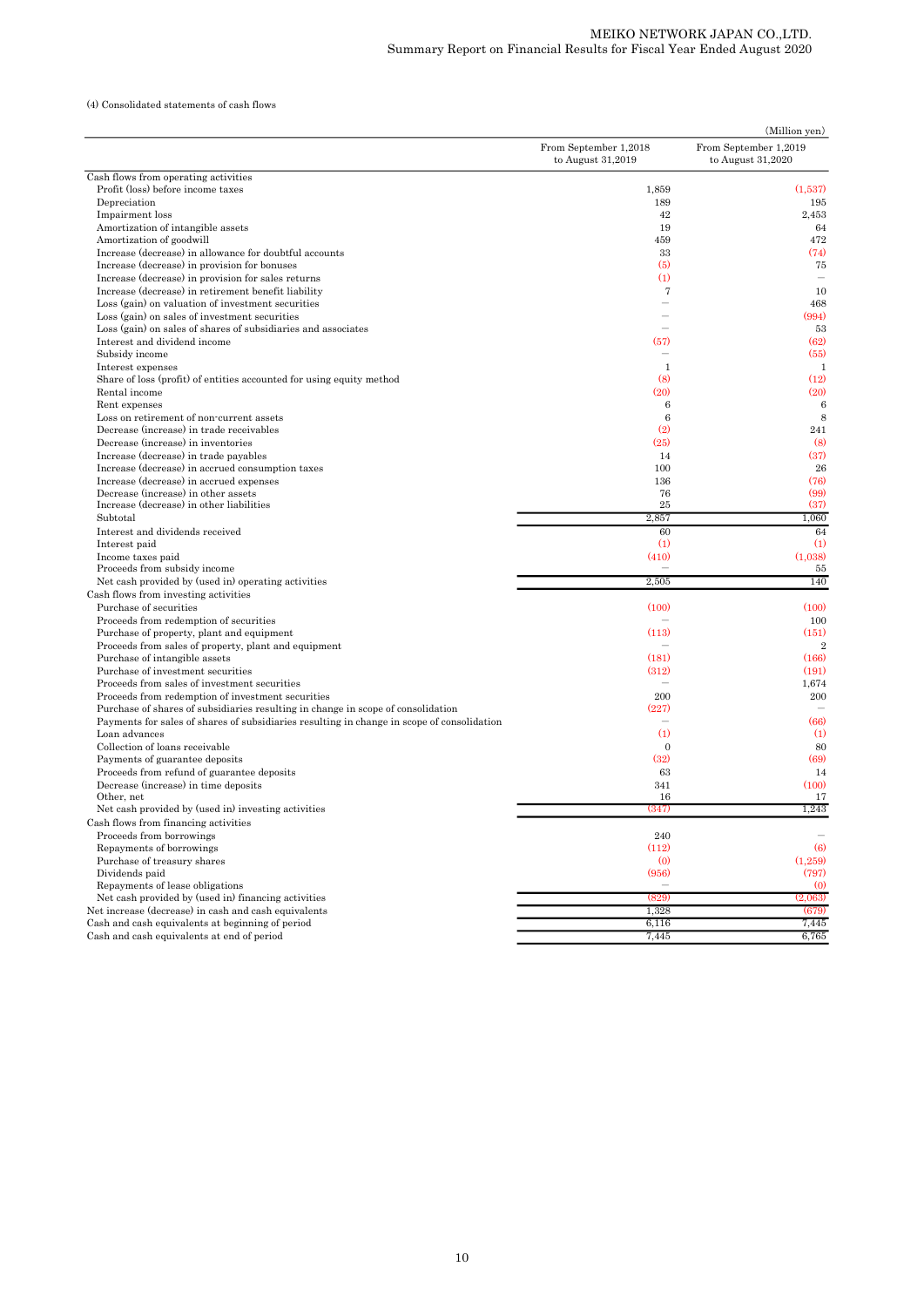#### Segment Information

1.Information about Segment Sales and Income (Loss)

Year ended August 31, 2019

| $10011$ $010001$ $1100000$ $011$ $0010$ |                                                                                 |                    |                                          |        |                      | (Million of Yen) |  |
|-----------------------------------------|---------------------------------------------------------------------------------|--------------------|------------------------------------------|--------|----------------------|------------------|--|
|                                         |                                                                                 | Reportable segment |                                          |        |                      |                  |  |
|                                         | Meiko Gijuku franchised<br>Meiko Gijuku directly<br>operated schools<br>schools |                    | Japanese<br>Total<br>language<br>schools |        | Others<br>$\times 1$ | Total            |  |
| Net sales                               |                                                                                 |                    |                                          |        |                      |                  |  |
| Sales to third party                    | 10,639                                                                          | 5,035              | 1,361                                    | 17,036 | 2,931                | 19,967           |  |
| Intersegment sales                      |                                                                                 | 684                |                                          | 684    | 117                  | 801              |  |
| Total                                   | 10,639                                                                          | 5,719              | 1,361                                    | 17,720 | 3,048                | 20,769           |  |
| Segment income(loss)                    | 894                                                                             | 1,993              | 82                                       | 2,970  | 73                   | 3,044            |  |
| Other items                             |                                                                                 |                    |                                          |        |                      |                  |  |
| Depreciation                            | 63                                                                              | 55                 | 17                                       | 135    | 42                   | 177              |  |
| Amortization of goodwill                | 216                                                                             |                    | 169                                      | 385    | 74                   | 459              |  |

(Note)

\* 1. "Others" consists of the operating segments not included in reportable segments. It includes Kids Business (Afterschool), Sports Business (Meiko Soccer School), Waseda Academy Kobetsu Schools and other businesses of c

#### Year ended August 31, 2020

| (Million of Yen)         |                                                                                 |                    |                                 |        |                      |        |  |  |
|--------------------------|---------------------------------------------------------------------------------|--------------------|---------------------------------|--------|----------------------|--------|--|--|
|                          |                                                                                 | Reportable segment |                                 |        |                      |        |  |  |
|                          | Meiko Gijuku franchised<br>Meiko Gijuku directly<br>operated schools<br>schools |                    | Japanese<br>language<br>schools | Total  | Others<br>$\times 1$ | Total  |  |  |
| Net sales                |                                                                                 |                    |                                 |        |                      |        |  |  |
| Sales to third party     | 10,297                                                                          | 4,349              | 1,156                           | 15,803 | 2,414                | 18,218 |  |  |
| Intersegment sales       |                                                                                 | 743                |                                 | 748    | 68                   | 816    |  |  |
| Total                    | 10,301                                                                          | 5,093              | 1,156                           | 16,551 | 2,483                | 19,034 |  |  |
| Segment income(loss)     | 294                                                                             | 1,428              | 54                              | 1,778  | (276)                | 1,501  |  |  |
| Other items              |                                                                                 |                    |                                 |        |                      |        |  |  |
| Depreciation             | 69                                                                              | 70                 | 16                              | 156    | 32                   | 189    |  |  |
| Amortization of goodwill | 228                                                                             |                    | 169                             | 398    | 74                   | 472    |  |  |

(Note)

t 1. "Others" consists of the operating segments not included in reportable segments. It includes Kids Business (Afterschool), Sports Business (Meiko (Meiko), Sports Business (Meiko), Sports Business (Meiko), Waseda Academ

2.Reconciliation of Difference Between Reportable Segment Totals and Consolidated Financial Statement Totals (Matters relating to reconciliation of differences)

|                                          |                               | (Million of Yen)              |
|------------------------------------------|-------------------------------|-------------------------------|
| Sales                                    | Year ended August 31.<br>2019 | Year ended August 31,<br>2020 |
| Reportable segment total                 | 17,720                        | 16,551                        |
| Sales for "Others" category              | 3,048                         | 2,483                         |
| Intersegment eliminations                | (801)                         | (816)                         |
| Net sales in financial statements        | 19,967                        | 18,218                        |
|                                          |                               |                               |
| Income(Loss)                             | Year ended August 31.<br>2019 | Year ended August 31,<br>2020 |
| Reportable segment total                 | 2,970                         | 1,778                         |
| Income(Loss) for "Others" category       | 73                            | (276)                         |
| Corporate expenses                       | (1,269)                       | (1, 287)                      |
| Operating income in financial statements | 1,775                         | 214                           |

(Note) Corporate expenses are mainly expenses that relate to the General Affairs section of the parent company that are not attributable to the reportable segment.

|              |                       |                       |                                        |                 |              |              |                   | (Million of Yen) |
|--------------|-----------------------|-----------------------|----------------------------------------|-----------------|--------------|--------------|-------------------|------------------|
|              | Reportable            | Others                |                                        |                 | consolidated | Amount in    |                   |                  |
|              | total                 |                       |                                        | Reconciliations |              | financial    |                   |                  |
| Other Items  |                       |                       |                                        |                 |              |              | statements        |                  |
|              | Year                  | Year                  | Year                                   | Year            | Year         | Year         | Year              | Year             |
|              |                       | ended August 31, 2020 | ended August ended August ended August |                 |              | ended August | ended             | ended            |
|              | ended August 31, 2019 |                       | 31, 2019                               | 31, 2020        | 31, 2019     | 31, 2020     | August            | August           |
|              |                       |                       |                                        |                 |              |              | 31, 2019 31, 2020 |                  |
| Depreciation | 135                   | 156                   | 42                                     | 32              |              |              | 189               | 195              |

(Note) The reconciliation for depreciation is mainly depreciation of assets that relate to the General Affairs section of the parent company that are not attributable to the reportable segment.